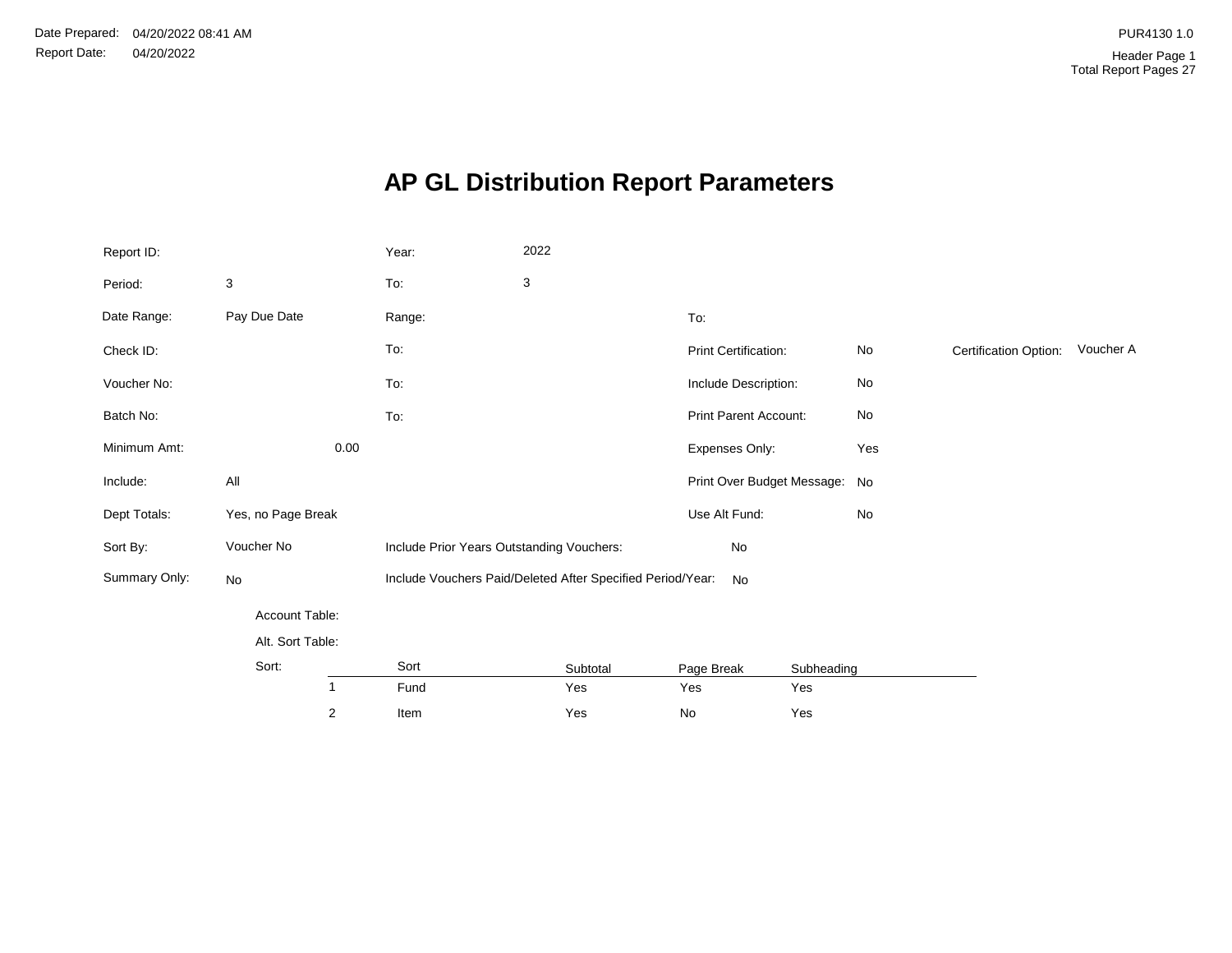Report Date: 04/20/2022

Account Table:

Alt. Sort Table:

## **TOWN OF SWEDEN** PURA130 1.0

Page 1 of 27

Prepared By: LEISAS

## **AP GL Distribution Report**

| Account No.<br>PO No.<br>Voucher No. |   |                     | Check ID Check No. Vendor Code Vendor Name |                                            | <b>Invoice No.</b> | <b>Invoice Date</b> | Pay Due    | Period | Enc.<br><b>Amount</b> | <b>Expense</b><br>Amount |
|--------------------------------------|---|---------------------|--------------------------------------------|--------------------------------------------|--------------------|---------------------|------------|--------|-----------------------|--------------------------|
| <b>Fund A</b>                        |   | <b>GENERAL FUND</b> |                                            |                                            |                    |                     |            |        |                       |                          |
| <b>Item 1010</b>                     |   | <b>TOWN BOARD</b>   |                                            |                                            |                    |                     |            |        |                       |                          |
| A.1010.400                           |   |                     | <b>TOWN BOARD.CONTRACTUAL</b>              |                                            |                    |                     |            |        |                       |                          |
| 220300                               | Ζ | 13347               | 0000008035                                 | BRIDGETOWER OPCO, LLC                      | 745318293          | 03/23/2022          | 03/23/2022 | 3      | 0.00                  | 789.10                   |
| 220314                               | Z | 13371               | 0000004604                                 | GREATER BROCKPORT CHAMBER OI03232022       |                    | 03/23/2022          | 03/23/2022 | 3      | 0.00                  | 65.00                    |
| 220349                               | Ζ | 13425               | 0000002245                                 | <b>WESTSIDE NEWS INC</b>                   | 123342             | 03/23/2022          | 03/23/2022 | 3      | 0.00                  | 350.00                   |
| 220353                               | Z | 13425               | 0000002245                                 | <b>WESTSIDE NEWS INC</b>                   | 122806             | 03/23/2022          | 03/23/2022 | 3      | 0.00                  | 930.00                   |
| Total A.1010.400                     |   |                     | <b>TOWN BOARD.CONTRACTUAL</b>              |                                            |                    |                     |            |        | 0.00                  | 2,134.10                 |
| Total Item 1010                      |   | <b>TOWN BOARD</b>   |                                            |                                            |                    |                     |            |        | 0.00                  | 2,134.10                 |
| <b>Item 1110</b>                     |   | <b>JUSTICES</b>     |                                            |                                            |                    |                     |            |        |                       |                          |
| A.1110.400                           |   |                     | <b>JUSTICES.CONTRACTUAL</b>                |                                            |                    |                     |            |        |                       |                          |
| 220304                               | Z | 13351               | 0000006725                                 | C.O.P. SECURITY INC.                       | 9186               | 03/23/2022          | 03/23/2022 | 3      | 0.00                  | 264.00                   |
| 220307                               | Z | 13356               | 0000007517                                 | COMPUTER EQUIPMENT AND TECHN 14434         |                    | 03/23/2022          | 03/23/2022 | 3      | 0.00                  | 130.00                   |
| 220319                               | Ζ | 13379               | 0000006257                                 | <b>INDOFF INCORPORATED</b>                 | 3545975            | 03/23/2022          | 03/23/2022 | 3      | 0.00                  | 339.98                   |
| 220323                               | Ζ | 13388               | 0000001926                                 | MONROE CNTY COURT CLERK'S ASS 03232022     |                    | 03/23/2022          | 03/23/2022 | 3      | 0.00                  | 100.00                   |
| 220329                               | Z | 13396               | 0000005162                                 | NYS INDUSTRIES FOR THE DISABLEI 1000001252 |                    | 03/23/2022          | 03/23/2022 | 3      | 0.00                  | 38.00                    |
| Total A.1110.400                     |   |                     | <b>JUSTICES.CONTRACTUAL</b>                |                                            |                    |                     |            |        | 0.00                  | 871.98                   |
| Total Item 1110                      |   | <b>JUSTICES</b>     |                                            |                                            |                    |                     |            |        | 0.00                  | 871.98                   |
| <b>Item 1220</b>                     |   | <b>SUPERVISOR</b>   |                                            |                                            |                    |                     |            |        |                       |                          |
| A.1220.400                           |   |                     | SUPERVISOR.CONTRACTUAL                     |                                            |                    |                     |            |        |                       |                          |
| 220332                               | Ζ | 13400               | 0000003224                                 | PAYCHEX OF NEW YORK LLC                    | 2022022400         | 03/23/2022          | 03/23/2022 | 3      | 0.00                  | 814.19                   |
| Total A.1220.400                     |   |                     | SUPERVISOR.CONTRACTUAL                     |                                            |                    |                     |            |        | 0.00                  | 814.19                   |
| Total Item 1220                      |   | <b>SUPERVISOR</b>   |                                            |                                            |                    |                     |            |        | 0.00                  | 814.19                   |
| <b>Item 1355</b>                     |   | <b>ASSESSMENT</b>   |                                            |                                            |                    |                     |            |        |                       |                          |
| A.1355.400                           |   |                     | ASSESSMENT.CONTRACTUAL                     |                                            |                    |                     |            |        |                       |                          |
| 220319                               | Z | 13379               | 0000006257                                 | <b>INDOFF INCORPORATED</b>                 | 3545975            | 03/23/2022          | 03/23/2022 | 3      | 0.00                  | 99.98                    |
| 220322                               | Ζ | 13389               | 0000001927                                 | MONROE COUNTY DIRECTOR FINAN SAP300028     |                    | 03/23/2022          | 03/23/2022 | 3      | 0.00                  | 40.95                    |
| 220335                               | Z | 13407               | 0000004796                                 | RYNO INC.                                  | 37823              | 03/23/2022          | 03/23/2022 | 3      | 0.00                  | 334.00                   |
| Total A.1355.400                     |   |                     | ASSESSMENT.CONTRACTUAL                     |                                            |                    |                     |            |        | 0.00                  | 474.93                   |
| Total Item 1355                      |   | <b>ASSESSMENT</b>   |                                            |                                            |                    |                     |            |        | 0.00                  | 474.93                   |
| <b>Item 1410</b>                     |   | <b>CLERK</b>        |                                            |                                            |                    |                     |            |        |                       |                          |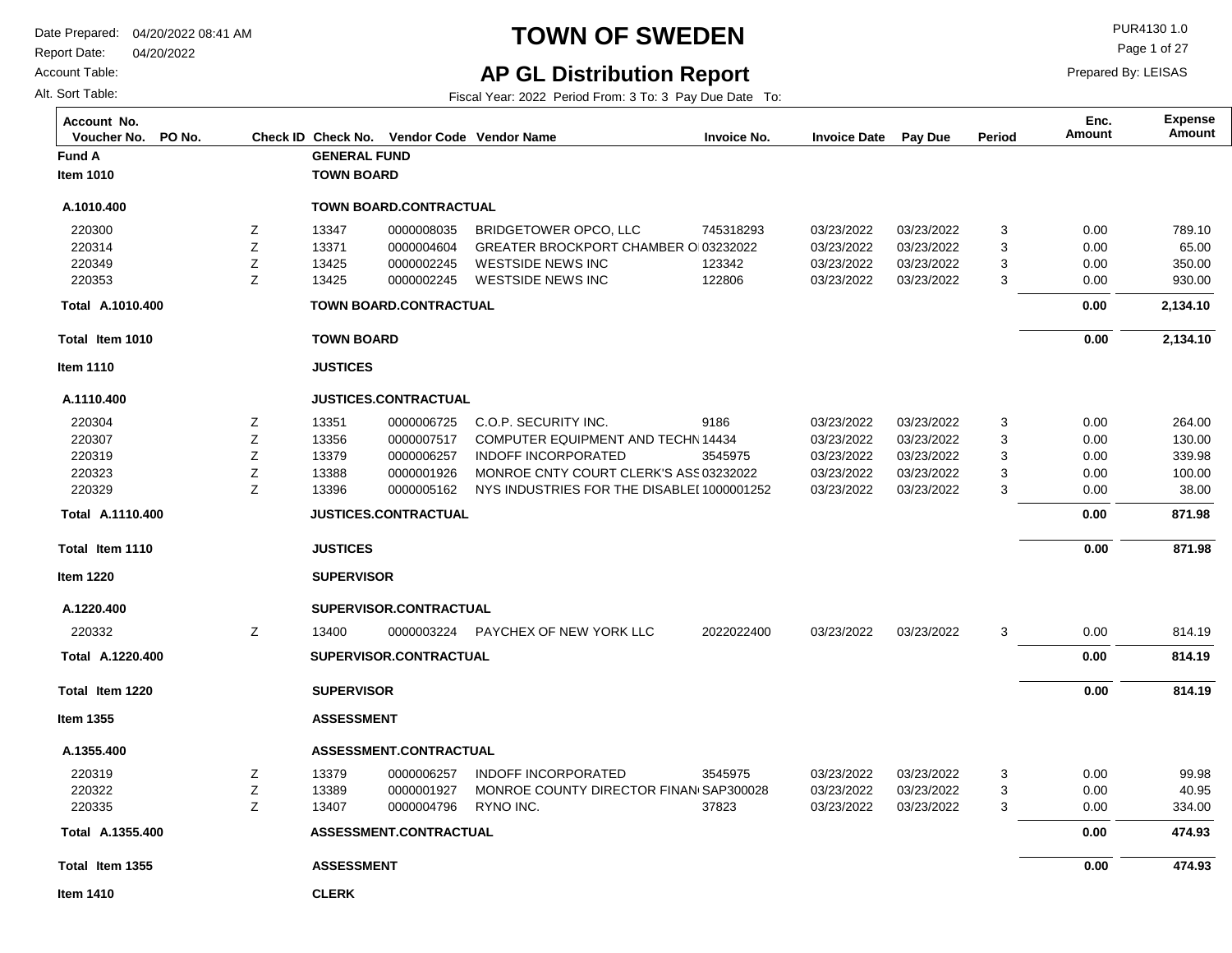**Fund A GENERAL FUND**

Report Date: 04/20/2022

**Total Item 1410**

**A.1410.400 Total** 

**Item 1420**

**A.1420.400**

220297 220299

**Total Item 1420**

**A.1420.400 Total** 

**Item 1440**

**A.1440.400**

220340 220341

**Total Item 1440**

**A.1440.400 Total** 

**Item 1610**

**A.1610.400**

220251 220363

**A.1610.402**

220363

**Total Item 1610**

**A.1610.402 Total** 

**A.1610.400 Total** 

**Item 1620**

#### Account Table:

Alt. Sort Table:

**Item 1410**

**A.1410.400**

220350

### **TOWN OF SWEDEN** PURA130 1.0

Page 2 of 27

Prepared By: LEISAS

**Amount Enc.**

#### **AP GL Distribution Report**

Fiscal Year: 2022 Period From: 3 To: 3 Pay Due Date To:

**Voucher No. PO No. Check ID Check No. Vendor Code Invoice No. Invoice Date Pay Due Period Amount Vendor NameAccount No. Expense**

|   | <b>CLERK</b>     |                                            |                            |            |            |            |   |          |           |
|---|------------------|--------------------------------------------|----------------------------|------------|------------|------------|---|----------|-----------|
|   |                  | <b>CLERK.CONTRACTUAL</b>                   |                            |            |            |            |   |          |           |
| Z | 13425            | 0000002245                                 | WESTSIDE NEWS INC          | 123102     | 03/23/2022 | 03/23/2022 | 3 | 0.00     | 229.20    |
|   |                  | <b>CLERK.CONTRACTUAL</b>                   |                            |            |            |            |   | 0.00     | 229.20    |
|   | <b>CLERK</b>     |                                            |                            |            |            |            |   | $0.00\,$ | 229.20    |
|   | <b>ATTORNEY</b>  |                                            |                            |            |            |            |   |          |           |
|   |                  | ATTORNEY.CONTRACTUAL                       |                            |            |            |            |   |          |           |
| Ζ | 13343            | 0000008036                                 | <b>BARCLAY DAMON</b>       | 5162826    | 03/23/2022 | 03/23/2022 | 3 | 0.00     | 5,325.63  |
| Z | 13345            | 0000001707                                 | <b>BELL, JAMES</b>         | 03232022   | 03/23/2022 | 03/23/2022 | 3 | 0.00     | 5,993.75  |
|   |                  | ATTORNEY.CONTRACTUAL                       |                            |            |            |            |   | 0.00     | 11,319.38 |
|   | <b>ATTORNEY</b>  |                                            |                            |            |            |            |   | 0.00     | 11,319.38 |
|   | <b>ENGINEER</b>  |                                            |                            |            |            |            |   |          |           |
|   |                  | <b>ENGINEER.CONTRACTUAL</b>                |                            |            |            |            |   |          |           |
| Z | 13412            | 0000001387                                 | STRABEL, DAVID             | 03232022A  | 03/23/2022 | 03/23/2022 | 3 | 0.00     | 192.00    |
| Z | 13412            | 0000001387                                 | STRABEL, DAVID             | 03232022HB | 03/23/2022 | 03/23/2022 | 3 | 0.00     | 2,780.00  |
|   |                  | <b>ENGINEER.CONTRACTUAL</b>                |                            |            |            |            |   | 0.00     | 2,972.00  |
|   | <b>ENGINEER</b>  |                                            |                            |            |            |            |   | $0.00\,$ | 2,972.00  |
|   |                  | <b>BUILDINGS &amp; GROUNDS</b>             |                            |            |            |            |   |          |           |
|   |                  | <b>BUILDINGS &amp; GROUNDS.ADMIN EXP</b>   |                            |            |            |            |   |          |           |
| Ζ | 13338            | 0000005524                                 | <b>VERIZON WIRELESS</b>    | 9899912112 | 03/07/2022 | 03/07/2022 | 3 | 0.00     | 147.93    |
| Z | 13354            | 0000003187                                 | <b>CHASE CARD SERVICES</b> | 03232022   | 03/23/2022 | 03/23/2022 | 3 | 0.00     | 50.05     |
|   |                  | <b>BUILDINGS &amp; GROUNDS.ADMIN EXP</b>   |                            |            |            |            |   | 0.00     | 197.98    |
|   |                  | <b>BUILDINGS &amp; GROUNDS.CONTRACTUAL</b> |                            |            |            |            |   |          |           |
| Z | 13354            | 0000003187                                 | <b>CHASE CARD SERVICES</b> | 03232022   | 03/23/2022 | 03/23/2022 | 3 | 0.00     | 311.98    |
|   |                  | <b>BUILDINGS &amp; GROUNDS.CONTRACTUAL</b> |                            |            |            |            |   | 0.00     | 311.98    |
|   |                  | <b>BUILDINGS &amp; GROUNDS</b>             |                            |            |            |            |   | 0.00     | 509.96    |
|   | <b>BUILDINGS</b> |                                            |                            |            |            |            |   |          |           |

**A.1620.400 BUILDINGS.CONTRACTUAL**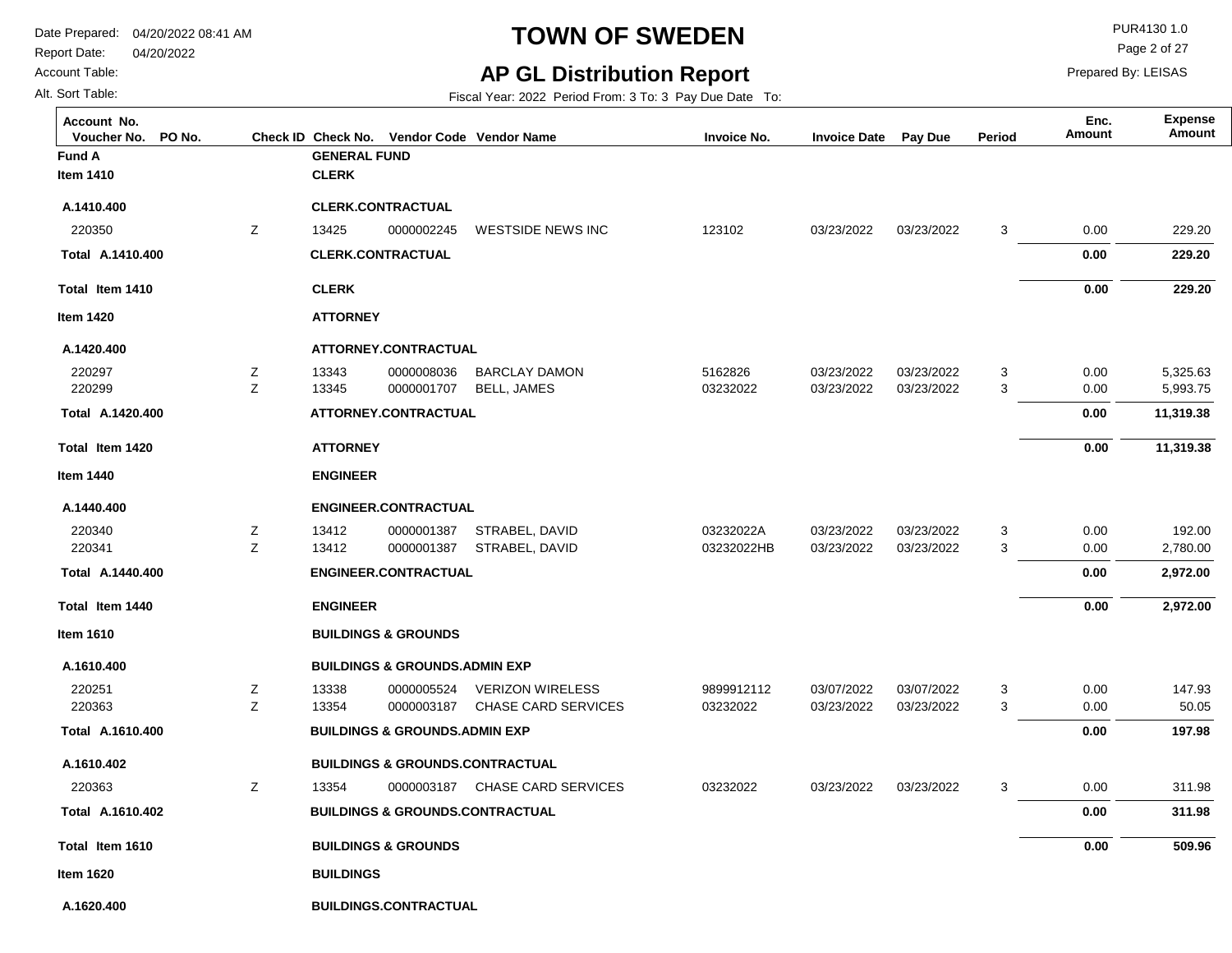Report Date: 04/20/2022

Account Table:

Alt. Sort Table:

# **TOWN OF SWEDEN** PUR4130 1.0

Page 3 of 27

Prepared By: LEISAS

## **AP GL Distribution Report**

| Account No.<br>Voucher No. | PO No. |   | Check ID Check No.      | Vendor Code Vendor Name                |                                            | <b>Invoice No.</b>         | <b>Invoice Date</b> | <b>Pay Due</b> | Period | Enc.<br><b>Amount</b> | <b>Expense</b><br>Amount |
|----------------------------|--------|---|-------------------------|----------------------------------------|--------------------------------------------|----------------------------|---------------------|----------------|--------|-----------------------|--------------------------|
| <b>Fund A</b>              |        |   | <b>GENERAL FUND</b>     |                                        |                                            |                            |                     |                |        |                       |                          |
| <b>Item 1620</b>           |        |   | <b>BUILDINGS</b>        |                                        |                                            |                            |                     |                |        |                       |                          |
| A.1620.400                 |        |   |                         | <b>BUILDINGS.CONTRACTUAL</b>           |                                            |                            |                     |                |        |                       |                          |
| 220253                     |        | Z | 13339                   | 0000001975                             | <b>NATIONAL GRID</b>                       | 0322B                      | 03/09/2022          | 03/09/2022     | 3      | 0.00                  | 500.96                   |
| 220274                     |        | Z | 13364                   | 0000001560                             | <b>EB&amp;G ENTERPRISES, INC.</b>          | 19335                      | 03/23/2022          | 03/23/2022     | 3      | 0.00                  | 70.00                    |
| 220306                     |        | Ζ | 13353                   | 0000007516                             | <b>CHARTER COMMUNICATIONS</b>              | 220655570402072:03/23/2022 |                     | 03/23/2022     | 3      | 0.00                  | 119.98                   |
| 220311                     |        | Ζ | 13368                   | 0000007318                             | <b>FRONTIER</b>                            | 03232022                   | 03/23/2022          | 03/23/2022     | 3      | 0.00                  | 31.58                    |
| 220329                     |        | Ζ | 13396                   | 0000005162                             | NYS INDUSTRIES FOR THE DISABLEI 1000001252 |                            | 03/23/2022          | 03/23/2022     | 3      | 0.00                  | 76.00                    |
| 220334                     |        | Ζ | 13405                   | 0000004312                             | ROCHESTER GAS & ELECTRIC                   | 03232022                   | 03/23/2022          | 03/23/2022     | 3      | 0.00                  | 862.24                   |
| 220342                     |        | Z | 13413                   | 0000002140                             | SUBURBAN DISPOSAL CORP                     | 280932903232022 03/23/2022 |                     | 03/23/2022     | 3      | 0.00                  | 165.20                   |
| Total A.1620.400           |        |   |                         | <b>BUILDINGS.CONTRACTUAL</b>           |                                            |                            |                     |                |        | 0.00                  | 1,825.96                 |
| A.1620.401                 |        |   |                         | <b>TOWN HALL.BLDG MAINTENANCE</b>      |                                            |                            |                     |                |        |                       |                          |
| 220331                     |        | z | 13398                   | 0000006702                             | ORKIN PEST CONTROL                         | 221586122                  | 03/23/2022          | 03/23/2022     | 3      | 0.00                  | 72.95                    |
| 220363                     |        | Z | 13354                   | 0000003187                             | <b>CHASE CARD SERVICES</b>                 | 03232022                   | 03/23/2022          | 03/23/2022     | 3      | 0.00                  | 435.32                   |
| Total A.1620.401           |        |   |                         | <b>TOWN HALL.BLDG MAINTENANCE</b>      |                                            |                            |                     |                |        | 0.00                  | 508.27                   |
| Total Item 1620            |        |   | <b>BUILDINGS</b>        |                                        |                                            |                            |                     |                |        | 0.00                  | 2,334.23                 |
| <b>Item 1621</b>           |        |   | <b>SWEDEN CENTER</b>    |                                        |                                            |                            |                     |                |        |                       |                          |
| A.1621.401                 |        |   |                         | <b>SENIOR CENTER, BLDG MAINTENANCE</b> |                                            |                            |                     |                |        |                       |                          |
| 220274                     |        | Z | 13364                   | 0000001560                             | <b>EB&amp;G ENTERPRISES, INC.</b>          | 19335                      | 03/23/2022          | 03/23/2022     | 3      | 0.00                  | 70.00                    |
| Total A.1621.401           |        |   |                         | <b>SENIOR CENTER.BLDG MAINTENANCE</b>  |                                            |                            |                     |                |        | 0.00                  | 70.00                    |
| Total Item 1621            |        |   | <b>SWEDEN CENTER</b>    |                                        |                                            |                            |                     |                |        | 0.00                  | 70.00                    |
| <b>Item 1622</b>           |        |   | <b>COMMUNITY CENTER</b> |                                        |                                            |                            |                     |                |        |                       |                          |
| A.1622.400                 |        |   |                         | <b>COMMUNITY CENTER.CONTRACTUAL</b>    |                                            |                            |                     |                |        |                       |                          |
| 220253                     |        | z | 13339                   | 0000001975                             | NATIONAL GRID                              | 0322B                      | 03/09/2022          | 03/09/2022     | 3      | 0.00                  | 5,036.58                 |
| 220274                     |        | Ζ | 13364                   | 0000001560                             | <b>EB&amp;G ENTERPRISES, INC.</b>          | 19335                      | 03/23/2022          | 03/23/2022     | 3      | 0.00                  | 70.00                    |
| 220305                     |        | Ζ | 13352                   | 0000007969                             | <b>CAPITAL ONE</b>                         | 1640425624                 | 03/23/2022          | 03/23/2022     | 3      | 0.00                  | 56.18                    |
| 220311                     |        | Ζ | 13368                   | 0000007318                             | <b>FRONTIER</b>                            | 03232022                   | 03/23/2022          | 03/23/2022     | 3      | 0.00                  | 149.52                   |
| 220334                     |        | Z | 13405                   | 0000004312                             | ROCHESTER GAS & ELECTRIC                   | 03232022                   | 03/23/2022          | 03/23/2022     | 3      | 0.00                  | 1,196.88                 |
| 220342                     |        | Z | 13413                   | 0000002140                             | SUBURBAN DISPOSAL CORP                     | 280932903232022 03/23/2022 |                     | 03/23/2022     | 3      | 0.00                  | 366.86                   |
| 220356                     |        | Z | 13428                   | 0000003943                             | WISNOWSKI, JILL A                          | 03232022                   | 03/23/2022          | 03/23/2022     | 3      | 0.00                  | 553.70                   |
| Total A.1622.400           |        |   |                         | <b>COMMUNITY CENTER.CONTRACTUAL</b>    |                                            |                            |                     |                |        | 0.00                  | 7,429.72                 |
| A.1622.401                 |        |   |                         |                                        | <b>COMMUNITY CENTER.BLDG MAINTENANCE</b>   |                            |                     |                |        |                       |                          |
| 220331                     |        | Ζ | 13398                   | 0000006702                             | ORKIN PEST CONTROL                         | 221586122                  | 03/23/2022          | 03/23/2022     | 3      | 0.00                  | 91.17                    |
| 220337                     |        | Z | 13410                   | 0000003286                             | STATE INDUSTRIAL PRODUCTS                  | 902344092                  | 03/23/2022          | 03/23/2022     | 3      | 0.00                  | 615.34                   |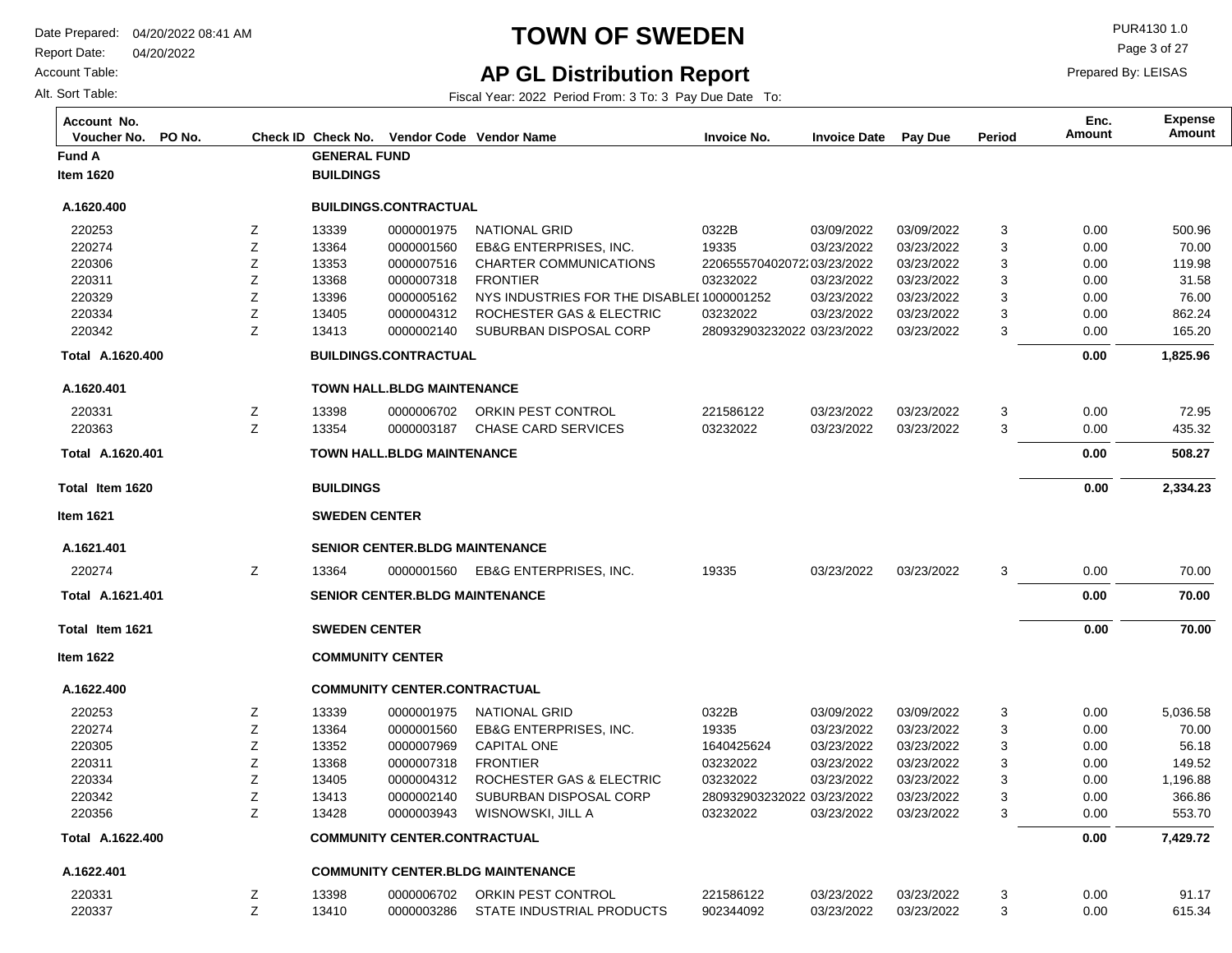**Fund A GENERAL FUND**

**COMMUNITY CENTER**

**CENTRAL DATA PROCESSING.CONTRACTUAL**

Report Date: 04/20/2022

**Total Item 1622**

**A.1622.401 Total** 

**Item 1660**

**A.1660.400**

220319

**Total Item 1660**

**A.1660.400 Total** 

**Item 1662**

**A.1662.400**

220320

**Total Item 1662**

**A.1662.400 Total** 

**Item 1670**

**A.1670.400**

220310 220333 220345

**Total Item 1670**

**A.1670.400 Total** 

**Item 1680**

**A.1680.400**

220298 220307

#### Account Table:

Alt. Sort Table:

**Item 1622**

**A.1622.401**

220363 220367

## **TOWN OF SWEDEN** PUR4130 1.0

Page 4 of 27

 **7,955.00** 

 **0.00** 

Prepared By: LEISAS

#### **AP GL Distribution Report**

Fiscal Year: 2022 Period From: 3 To: 3 Pay Due Date To:

**Voucher No. PO No. Check ID Check No. Vendor Code Invoice No. Invoice Date Pay Due Period Amount Vendor NameAccount No. Expense**

|        |                         |                                     | <b>COMMUNITY CENTER BLDG MAINTENANCE</b>                   |            |                          |                          |        |              |                    |  |  |  |
|--------|-------------------------|-------------------------------------|------------------------------------------------------------|------------|--------------------------|--------------------------|--------|--------------|--------------------|--|--|--|
| Z      | 13354                   | 0000003187                          | CHASE CARD SERVICES                                        | 03232022   | 03/23/2022               | 03/23/2022               | 3      | 0.00         | 809.49             |  |  |  |
| Z      | 13404                   | 0000004613                          | REGIONAL DISTRIBUTORS. INC.                                | S1884210   | 03/23/2022               | 03/23/2022               | 3      | 0.00         | 443.48             |  |  |  |
|        |                         |                                     | <b>COMMUNITY CENTER.BLDG MAINTENANCE</b>                   |            |                          |                          |        | 0.00         | 1,959.48           |  |  |  |
|        | <b>COMMUNITY CENTER</b> |                                     |                                                            |            |                          |                          |        | 0.00         | 9,389.20           |  |  |  |
|        |                         | <b>CENTRAL STOREROOM</b>            |                                                            |            |                          |                          |        |              |                    |  |  |  |
|        |                         |                                     | <b>CENTRAL STOREROOM.CONTRACTUAL</b>                       |            |                          |                          |        |              |                    |  |  |  |
| Z      | 13379                   | 0000006257                          | INDOFF INCORPORATED                                        | 3545975    | 03/23/2022               | 03/23/2022               | 3      | 0.00         | 142.94             |  |  |  |
|        |                         |                                     | <b>CENTRAL STOREROOM.CONTRACTUAL</b>                       |            |                          |                          |        | 0.00         | 142.94             |  |  |  |
|        |                         | <b>CENTRAL STOREROOM</b>            |                                                            |            |                          |                          |        | 0.00         | 142.94             |  |  |  |
|        | <b>COMMUNITY CENTER</b> |                                     |                                                            |            |                          |                          |        |              |                    |  |  |  |
|        |                         |                                     | <b>COMMUNITY CENTER OFFICE SUPPLIES</b>                    |            |                          |                          |        |              |                    |  |  |  |
| Z      | 13379                   | 0000006257                          | INDOFF INCORPORATED                                        | 354854     | 03/23/2022               | 03/23/2022               | 3      | 0.00         | 402.01             |  |  |  |
|        |                         |                                     | <b>COMMUNITY CENTER OFFICE SUPPLIES</b>                    |            |                          |                          |        | 0.00         | 402.01             |  |  |  |
|        | <b>COMMUNITY CENTER</b> |                                     |                                                            |            |                          |                          |        | 0.00         | 402.01             |  |  |  |
|        |                         | <b>CENTRAL PRINTING AND MAILING</b> |                                                            |            |                          |                          |        |              |                    |  |  |  |
|        |                         | <b>CENTRAL PRINTING AND MAILING</b> |                                                            |            |                          |                          |        |              |                    |  |  |  |
| Z      | 13365                   | 0000006981                          | ECONOMY PRODUCTS & SOLUTIONS 342268                        |            | 03/23/2022               | 03/23/2022               | 3      | 0.00         | 255.02             |  |  |  |
| Z      | 13401                   | 0000003611                          | PITNEY BOWES                                               | 3315249153 | 03/23/2022               | 03/23/2022               | 3      | 0.00         | 505.41             |  |  |  |
| Z      | 13422                   | 0000006740                          | USHERWOOD BUSINESS EQUIPMEN 1076101                        |            | 03/23/2022               | 03/23/2022               | 3      | 0.00         | 47.60              |  |  |  |
|        |                         | <b>CENTRAL PRINTING AND MAILING</b> |                                                            |            |                          |                          |        | 0.00         | 808.03             |  |  |  |
|        |                         | <b>CENTRAL PRINTING AND MAILING</b> |                                                            |            |                          | 0.00                     | 808.03 |              |                    |  |  |  |
|        |                         | <b>CENTRAL DATA PROCESSING</b>      |                                                            |            |                          |                          |        |              |                    |  |  |  |
|        |                         |                                     | CENTRAL DATA PROCESSING.CONTRACTUAL                        |            |                          |                          |        |              |                    |  |  |  |
| Ζ<br>Z | 13344<br>13356          | 0000007515<br>0000007517            | <b>BASCH, JUSTIN</b><br>COMPUTER EQUIPMENT AND TECHN 14434 | 18376      | 03/23/2022<br>03/23/2022 | 03/23/2022<br>03/23/2022 | 3<br>3 | 0.00<br>0.00 | 150.00<br>7,805.00 |  |  |  |

**Amount Enc.**

**A.1680.400 Total**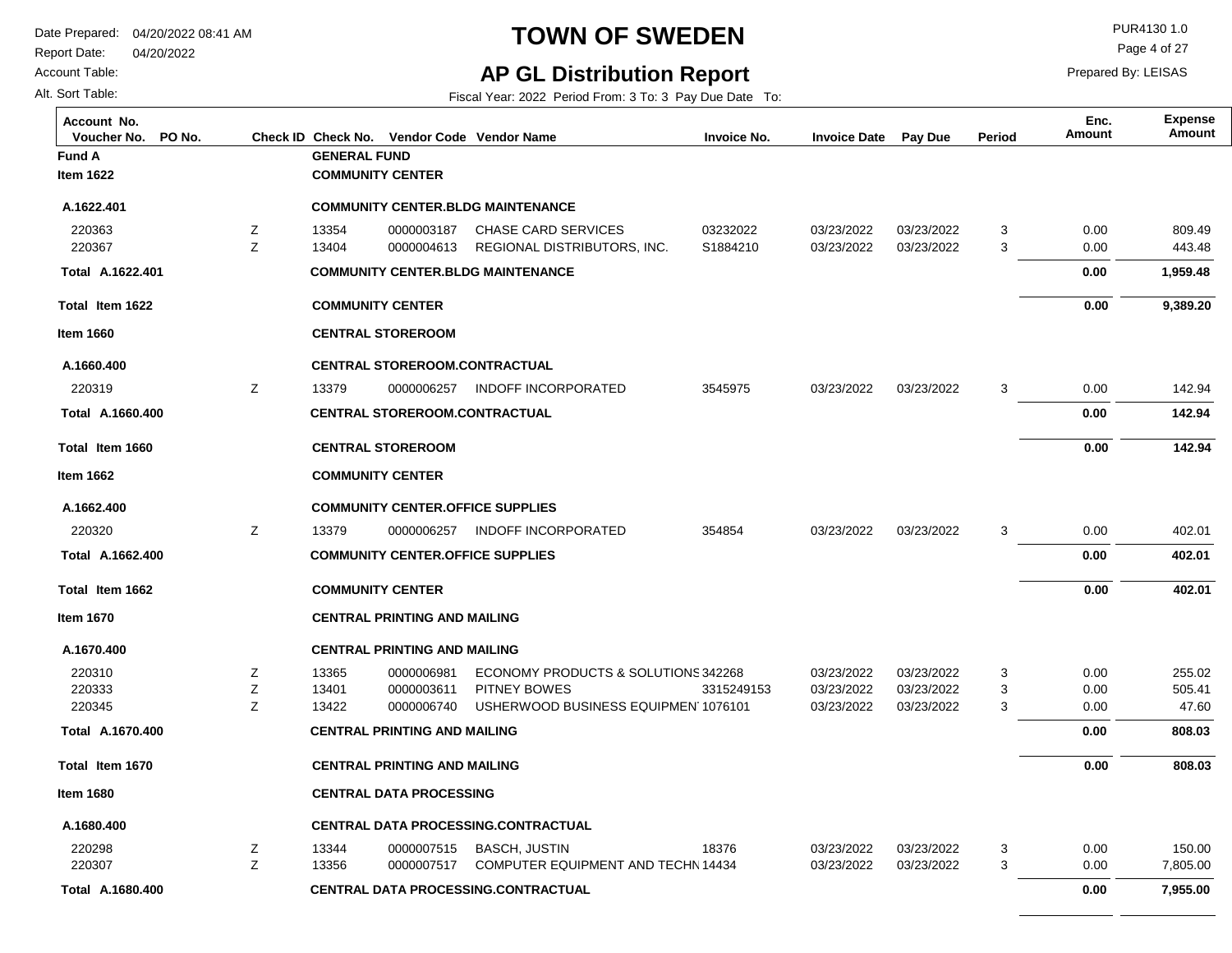#### Account Table:

Alt. Sort Table:

**Fund A** 

**Item 1680**

**Item 1910**

**A.1910.400**

220359

**Total Item 1680**

**Total Item 1910**

**A.1910.400 Total** 

**Item 5010**

**A.5010.400**

220268 220282 220363

**Total Item 5010**

**A.5010.400 Total** 

**Item 5132**

**A.5132.400**

**Total Item 5132**

**A.5132.400 Total** 

### **TOWN OF SWEDEN** PUR4130 1.0

Page 5 of 27

 **5,850.91** 

 **0.00** 

Prepared By: LEISAS

**Amount Enc.**

### **AP GL Distribution Report**

Fiscal Year: 2022 Period From: 3 To: 3 Pay Due Date To:

**Voucher No. PO No. Check ID Check No. Vendor Code Invoice No. Invoice Date Pay Due Period Amount Vendor NameAccount No. Expense**

|   | <b>GENERAL FUND</b> | <b>CENTRAL DATA PROCESSING</b><br><b>CENTRAL DATA PROCESSING</b> |                                           |                            |            |            |   | 0.00 | 7,955.00 |
|---|---------------------|------------------------------------------------------------------|-------------------------------------------|----------------------------|------------|------------|---|------|----------|
|   |                     | <b>UNALLOCATED INSURANCE</b>                                     |                                           |                            |            |            |   |      |          |
|   |                     | <b>UNALLOCATED INSURANCE</b>                                     |                                           |                            |            |            |   |      |          |
| Z | 13417               | 0000005329                                                       | <b>TRAVELERS</b>                          | 03232022                   | 03/23/2022 | 03/23/2022 | 3 | 0.00 | 1,548.00 |
|   |                     | <b>UNALLOCATED INSURANCE</b>                                     |                                           |                            |            |            |   | 0.00 | 1,548.00 |
|   |                     | <b>UNALLOCATED INSURANCE</b>                                     |                                           |                            |            |            |   | 0.00 | 1,548.00 |
|   |                     | <b>HIGHWAY SUPERINTENDANT</b>                                    |                                           |                            |            |            |   |      |          |
|   |                     |                                                                  | <b>HIGHWAY SUPERINTENDENT.CONTRACTUAL</b> |                            |            |            |   |      |          |
| Ζ | 13374               | 0000003859                                                       | <b>HIGHWAY SUPERINTENDENT</b>             | 03232022                   | 03/23/2022 | 03/23/2022 | 3 | 0.00 | 23.21    |
| Ζ | 13379               | 0000006257                                                       | <b>INDOFF INCORPORATED</b>                | 3545966                    | 03/23/2022 | 03/23/2022 | 3 | 0.00 | 52.98    |
| Z | 13354               | 0000003187                                                       | <b>CHASE CARD SERVICES</b>                | 03232022                   | 03/23/2022 | 03/23/2022 | 3 | 0.00 | 257.38   |
|   |                     |                                                                  | <b>HIGHWAY SUPERINTENDENT.CONTRACTUAL</b> |                            |            |            |   | 0.00 | 333.57   |
|   |                     | <b>HIGHWAY SUPERINTENDANT</b>                                    |                                           |                            |            |            |   | 0.00 | 333.57   |
|   | <b>GARAGE</b>       |                                                                  |                                           |                            |            |            |   |      |          |
|   |                     | <b>GARAGE.CONTRACTUAL</b>                                        |                                           |                            |            |            |   |      |          |
| Ζ | 13339               | 0000001975                                                       | <b>NATIONAL GRID</b>                      | 0322B                      | 03/09/2022 | 03/09/2022 | 3 | 0.00 | 1,570.35 |
| Ζ | 13346               | 0000007612                                                       | BIGFORD, BENJAMIN W.                      | 345                        | 03/23/2022 | 03/23/2022 | 3 | 0.00 | 1,185.00 |
| Ζ | 13353               | 0000007516                                                       | <b>CHARTER COMMUNICATIONS</b>             | 220298502030822 03/23/2022 |            | 03/23/2022 | 3 | 0.00 | 119.98   |
| Z | 13418               | 0000006188                                                       | TRIPLE O MECHANICAL                       | 42565837                   | 03/23/2022 | 03/23/2022 | 3 | 0.00 | 150.47   |
| Z | 13419               | 0000003180                                                       | UNIFIRST CORPORATION                      | 1150050804                 | 03/23/2022 | 03/23/2022 | 3 | 0.00 | 84.38    |
| Z | 13393               | 0000001975                                                       | <b>NATIONAL GRID</b>                      | 03232022M                  | 03/23/2022 | 03/23/2022 | 3 | 0.00 | 13.29    |
| Z | 13405               | 0000004312                                                       | ROCHESTER GAS & ELECTRIC                  | 03232022                   | 03/23/2022 | 03/23/2022 | 3 | 0.00 | 2,006.99 |
| Ζ | 13413               | 0000002140                                                       | SUBURBAN DISPOSAL CORP                    | 280932903232022 03/23/2022 |            | 03/23/2022 | 3 | 0.00 | 711.47   |
| Z | 13354               | 0000003187                                                       | <b>CHASE CARD SERVICES</b>                | 03232022                   | 03/23/2022 | 03/23/2022 | 3 | 0.00 | 8.98     |
|   |                     | <b>GARAGE.CONTRACTUAL</b>                                        |                                           |                            |            |            |   | 0.00 | 5,850.91 |

| <b>Item 5182</b> | <b>STREET LIGHTING</b> |
|------------------|------------------------|
|                  |                        |

**GARAGE**

**A.5182.400 Total 1,435.78**  03/09/2022 0322A 3 220252 03/09/2022 13339 Z NATIONAL GRID 0000001975 1,435.78 **STREET LIGHTING.CONTRACTUAL** 0.00  **0.00**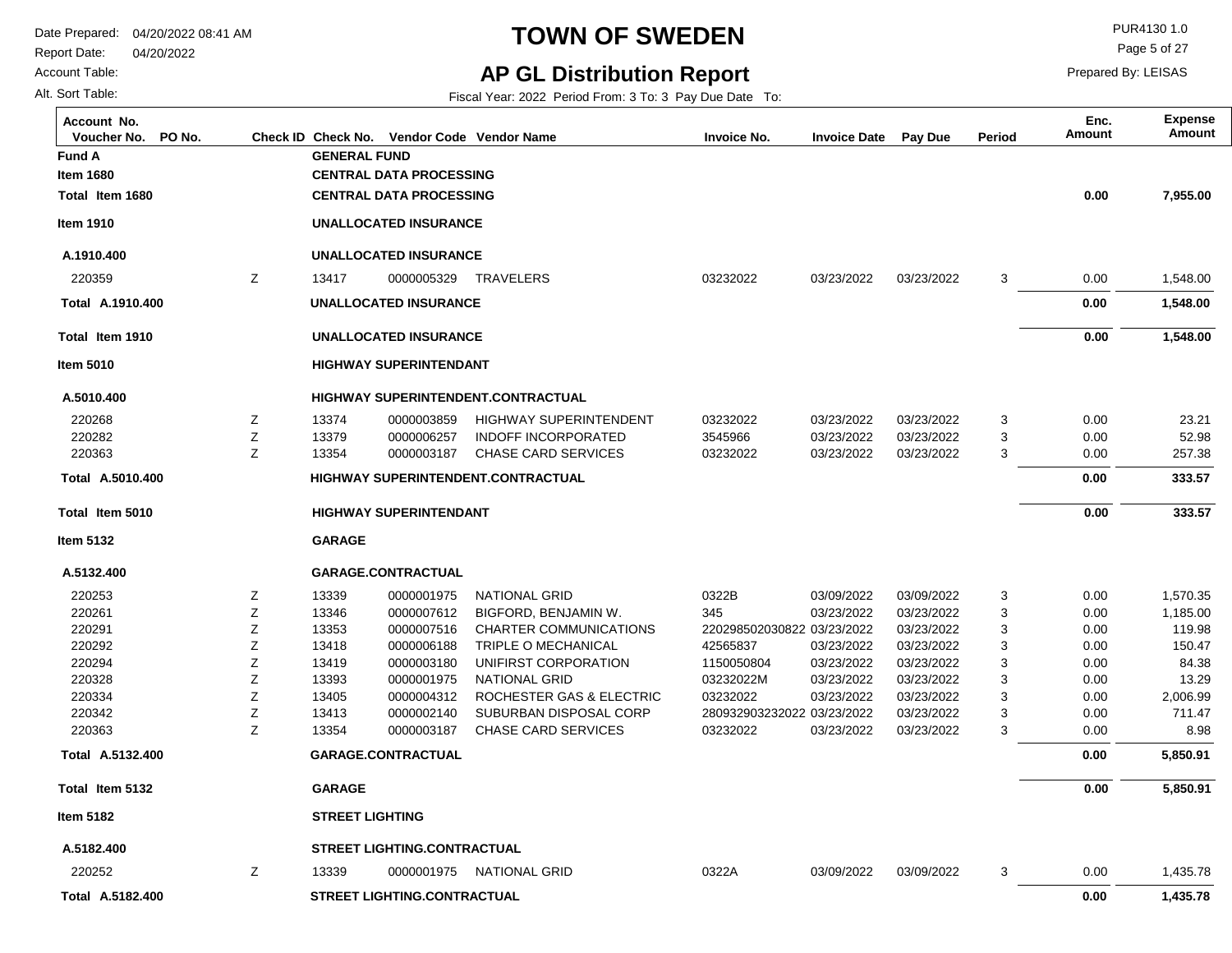Report Date: 04/20/2022

Account Table:

Alt. Sort Table:

## **TOWN OF SWEDEN** PURA130 1.0

Page 6 of 27

Prepared By: LEISAS

## **AP GL Distribution Report**

| Account No.<br>PO No.<br>Voucher No. |   |                         |                                       | Check ID Check No. Vendor Code Vendor Name | <b>Invoice No.</b>         | <b>Invoice Date</b> | Pay Due    | Period | Enc.<br>Amount | <b>Expense</b><br>Amount |
|--------------------------------------|---|-------------------------|---------------------------------------|--------------------------------------------|----------------------------|---------------------|------------|--------|----------------|--------------------------|
| Fund A                               |   | <b>GENERAL FUND</b>     |                                       |                                            |                            |                     |            |        |                |                          |
| <b>Item 5182</b>                     |   | <b>STREET LIGHTING</b>  |                                       |                                            |                            |                     |            |        |                |                          |
| Total Item 5182                      |   | <b>STREET LIGHTING</b>  |                                       |                                            |                            |                     |            |        | 0.00           | 1,435.78                 |
| <b>Item 7020</b>                     |   |                         | <b>COMMUNITY CENTER DIR</b>           |                                            |                            |                     |            |        |                |                          |
| A.7020.400                           |   |                         | <b>COMMUNITY CENTER DIR.ADMIN EXP</b> |                                            |                            |                     |            |        |                |                          |
| 220251                               | Z | 13338                   | 0000005524                            | <b>VERIZON WIRELESS</b>                    | 9899912112                 | 03/07/2022          | 03/07/2022 | 3      | 0.00           | 13.97                    |
| 220349                               | Z | 13425                   | 0000002245                            | <b>WESTSIDE NEWS INC</b>                   | 123342                     | 03/23/2022          | 03/23/2022 | 3      | 0.00           | 116.00                   |
| 220351                               | Z | 13425                   | 0000002245                            | <b>WESTSIDE NEWS INC</b>                   | 123163                     | 03/23/2022          | 03/23/2022 | 3      | 0.00           | 607.50                   |
| Total A.7020.400                     |   |                         | <b>COMMUNITY CENTER DIR.ADMIN EXP</b> |                                            |                            |                     |            |        | 0.00           | 737.47                   |
| Total Item 7020                      |   |                         | <b>COMMUNITY CENTER DIR</b>           |                                            |                            |                     |            |        | 0.00           | 737.47                   |
| <b>Item 7110</b>                     |   | <b>PARKS</b>            |                                       |                                            |                            |                     |            |        |                |                          |
| A.7110.200                           |   | <b>PARK.EQUIPMENT</b>   |                                       |                                            |                            |                     |            |        |                |                          |
| 220301                               | Ζ | 13348                   | 0000003398                            | BRODNER EQUIPMENT INC.                     | 407175                     | 03/23/2022          | 03/23/2022 | 3      | 0.00           | 14,799.00                |
| Total A.7110.200                     |   |                         | <b>PARK.EQUIPMENT</b>                 |                                            |                            |                     |            |        |                | 14,799.00                |
| A.7110.400                           |   | PARK.CONTRACTUAL        |                                       |                                            |                            |                     |            |        |                |                          |
| 220253                               | Z | 13339                   | 0000001975                            | <b>NATIONAL GRID</b>                       | 0322B                      | 03/09/2022          | 03/09/2022 | 3      | 0.00           | 297.96                   |
| 220274                               | Z | 13364                   | 0000001560                            | <b>EB&amp;G ENTERPRISES, INC.</b>          | 19335                      | 03/23/2022          | 03/23/2022 | 3      | 0.00           | 210.00                   |
| 220316                               | Z | 13376                   | 0000005397                            | HOMETOWNE ENERGY COMPANY, IN 75151         |                            | 03/23/2022          | 03/23/2022 | 3      | 0.00           | 768.74                   |
| 220342                               | Ζ | 13413                   | 0000002140                            | SUBURBAN DISPOSAL CORP                     | 280932903232022 03/23/2022 |                     | 03/23/2022 | 3      | 0.00           | 21.00                    |
| 220347                               | Z | 13424                   | 0000004260                            | WEST FIRE SYSTEMS, INC.                    | 69995                      | 03/23/2022          | 03/23/2022 | 3      | 0.00           | 924.00                   |
| 220364                               | Z | 13376                   | 0000005397                            | HOMETOWNE ENERGY COMPANY, IN 78914         |                            | 03/23/2022          | 03/23/2022 | 3      | 0.00           | 1,034.79                 |
| Total A.7110.400                     |   | <b>PARK.CONTRACTUAL</b> |                                       |                                            |                            |                     |            |        | 0.00           | 3,256.49                 |
| A.7110.401                           |   |                         | <b>PARK.EQUIPMENT REPAIRS</b>         |                                            |                            |                     |            |        |                |                          |
| 220313                               | Ζ | 13369                   | 0000007974                            | <b>GENUINE PARTS COMPANY</b>               | 6976017975                 | 03/23/2022          | 03/23/2022 | 3      | 0.00           | 152.06                   |
| 220354                               | Z | 13426                   | 0000007024                            | WHA ONE, LLC                               | 596211                     | 03/23/2022          | 03/23/2022 | 3      | 0.00           | 2,686.84                 |
| Total A.7110.401                     |   |                         | <b>PARK.EQUIPMENT REPAIRS</b>         |                                            |                            |                     |            |        | 0.00           | 2,838.90                 |
| A.7110.402                           |   | <b>PARK.FUEL</b>        |                                       |                                            |                            |                     |            |        |                |                          |
| 220344                               | Z | 13415                   | 0000007551                            | SUNOCO LP                                  | 20239182                   | 03/23/2022          | 03/23/2022 | 3      | 0.00           | 1,439.82                 |
| Total A.7110.402                     |   | <b>PARK FUEL</b>        |                                       |                                            |                            |                     |            |        | 0.00           | 1,439.82                 |
| Total Item 7110                      |   | <b>PARKS</b>            |                                       |                                            |                            |                     |            |        | 0.00           | 22,334.21                |
| Item 7140                            |   |                         | <b>RECREATION/COMMUNITY CENTER</b>    |                                            |                            |                     |            |        |                |                          |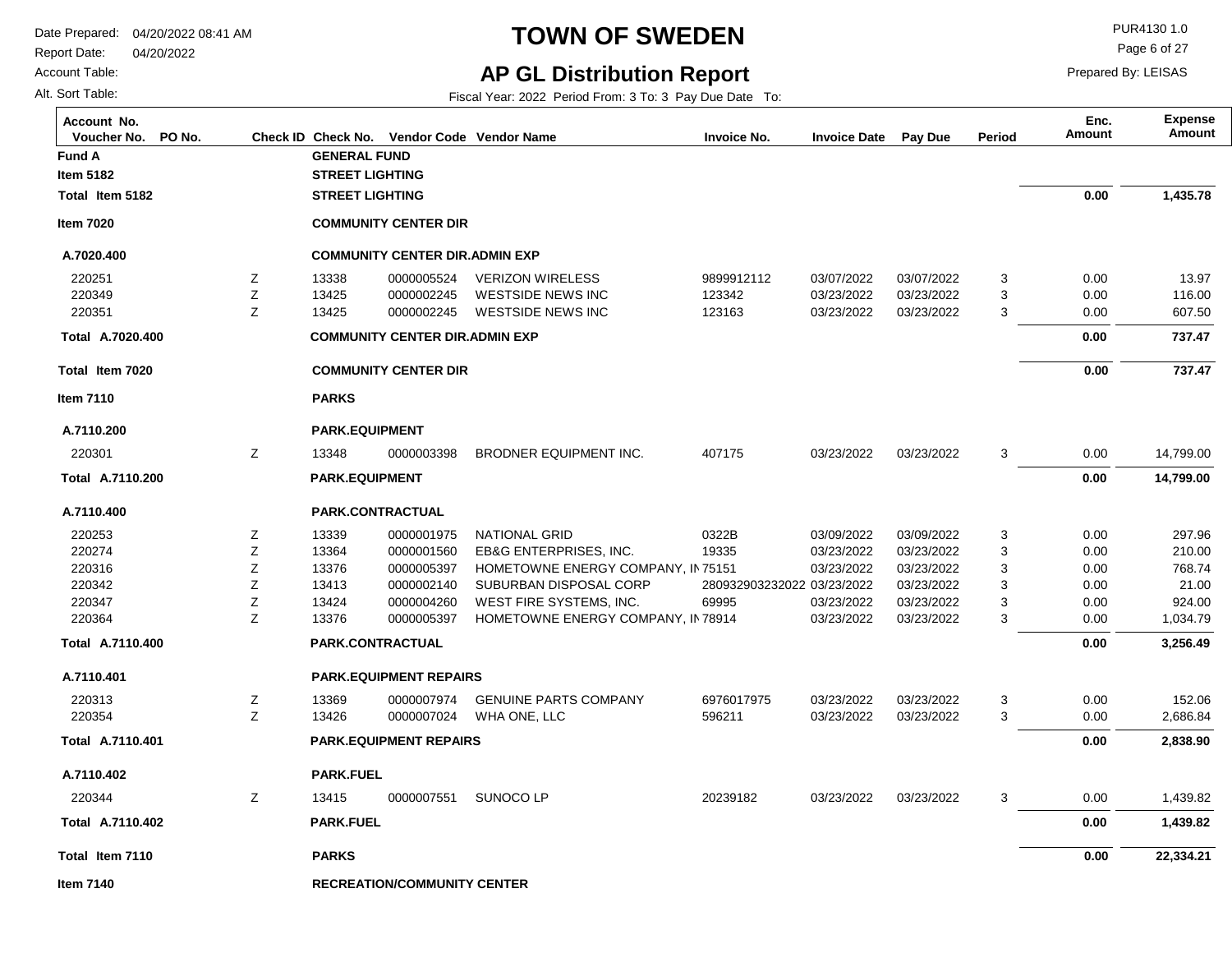Report Date: 04/20/2022

Account Table:

Alt. Sort Table:

## **TOWN OF SWEDEN** PUR4130 1.0

Page 7 of 27

Prepared By: LEISAS

#### **AP GL Distribution Report**

Fiscal Year: 2022 Period From: 3 To: 3 Pay Due Date To:

**Total Item 7140 Total Item 7310 Total Item 7620 Fund A GENERAL FUND RECREATION/COMMUNITY CENTER COMMUNITY CENTER, YOUTH SERVICES COMMUNITY CENTER ADULT PROGRAMS CEMETERY RECREATION/COMMUNITY CENTER COMMUNITY CENTER, YOUTH SERVICES COMMUNITY CENTER ADULT PROGRAMS 931.34 337.03 1,711.84 Item 7140 Item 7310 Item 7620 Item 8810 Voucher No. PO No. Check ID Check No. Vendor Code Invoice No. Invoice Date Pay Due Period Amount Vendor NameAccount No. Expense Amount Enc. A.7140.400 Total A.7310.400 Total A.7620.400 Total A.7620.401 Total 931.34 337.03 777.96 933.88 A.7140.400 A.7310.400 A.7620.400 A.7620.401** 03/23/2022 03/23/2022 03/23/2022 03/23/2022 03/23/2022 03/23/2022 03/23/2022 03/23/2022 03/23/2022 03/23/2022 03/23/2022 03/23/2022 03/23/2022 03/23/2022 03/23/2022 03/23/2022 NATIONAL ENTERTAINMENT TECHN(220218004 71509603401 ADVANTAGE SPORT & FITNESS INC ARI5017291 916173739 1640425624 IN100947831 1640425624 03232022 0323202 03232022 03232022 1640425624 03232022 03232022 03232022 03232022 3 3 3 3 3 3 3 3 3 3 3 3 3 3 3 3 220327 220330 220365 220303 220305 220336 220305 220321 220355 220366 220302 220305 220308 220343 220357 220363 03/23/2022 03/23/2022 03/23/2022 03/23/2022 03/23/2022 03/23/2022 03/23/2022 03/23/2022 03/23/2022 03/23/2022 03/23/2022 03/23/2022 03/23/2022 03/23/2022 03/23/2022 03/23/2022 13392 13399 13341 13350 13352 13408 13352 13384 13427 13358 13349 13352 13359 13414 13429 13354 Z Z Z Z Z Z Z Z Z Z Z Z Z Z Z Z OTC BRANDS, INC BSN SPORTS CAPITAL ONE S&S WORLDWIDE, INC CAPITAL ONE LAWRENZ, ERIN WHITED, BARB DAVY, KARLA BRUNING, BRIAN CAPITAL ONE DEBAUN, RICKI SUDS PIZZA, INC. YAEGER, CHRISTINE CHASE CARD SERVICES 0000007946 0000003900 0000003836 0000004617 0000007969 0000004849 0000007969 0000007284 0000004767 0000007706 0000004583 0000007969 0000002368 0000007778 0000005774 0000003187 390.00 307.34 234.00 99.55 73.76 163.72 93.96 152.00 427.00 105.00 255.50 198.70 195.00 64.97 192.00 27.71 **RECREATION/COMMUNITY CENTER COMMUNITY CENTER, YOUTH SERVICES.CONTRACTUAL COMMUNITY CENTER ADULT PROGRAMS COMMUNITY CENTER SENIOR PROGRAMS RECREATION/COMMUNITY CENTER COMMUNITY CENTER, YOUTH SERVICES.CONTRACTUAL COMMUNITY CENTER ADULT PROGRAMS COMMUNITY CENTER SENIOR PROGRAMS** 0.00 0.00 0.00 0.00 0.00 0.00 0.00 0.00 0.00 0.00 0.00 0.00 0.00 0.00 0.00 0.00  **0.00 0.00 0.00 0.00 0.00 0.00 0.00**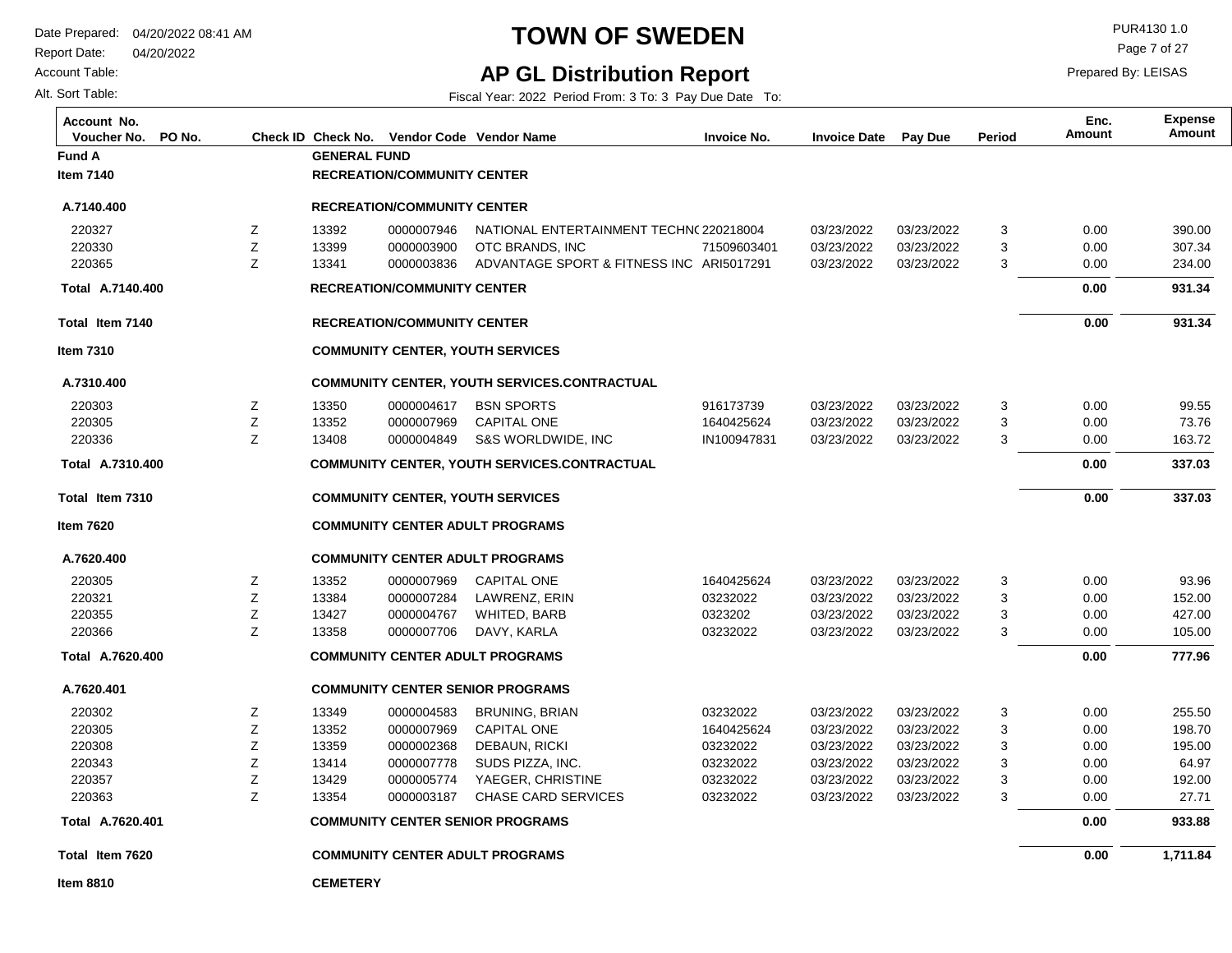Report Date: 04/20/2022

Account Table:

Alt. Sort Table:

## **TOWN OF SWEDEN** PURA130 1.0

Page 8 of 27

Prepared By: LEISAS

### **AP GL Distribution Report**

Fiscal Year: 2022 Period From: 3 To: 3 Pay Due Date To:

**Total Item 8810 Total Item 9060 Total Fund A Fund A GENERAL FUND CEMETERY HOSPITAL & MEDICAL INSURANCE GENERAL FUND CEMETERY HOSPITAL & MEDICAL INSURANCE 76,891.04 1,193.74 50.00 Item 8810 Item 9060 Voucher No. PO No. Check ID Check No. Vendor Code Invoice No. Invoice Date Pay Due Period Amount Vendor NameAccount No. Expense Amount Enc. A.8810.400 Total A.9060.800 Total 1,193.74 50.00 A.8810.400 A.9060.800** 03/09/2022 03/23/2022 03/23/2022 03/23/2022 03/23/2022 280932903232022 03/23/2022 0322B INTERSTATE BATTERY SYSTEM OF F356961 19335 03232022 202202 3 3 3 3 3 3 220253 220269 220274 220334 220342 220326 03/09/2022 03/23/2022 03/23/2022 03/23/2022 03/23/2022 03/23/2022 13339 13381 13364 13405 13413 13391 Z Z Z Z Z Z NATIONAL GRID EB&G ENTERPRISES, INC. ROCHESTER GAS & ELECTRIC SUBURBAN DISPOSAL CORP 0000007939 MVP SELECT CARE INC. 0000001975 0000001692 0000001560 0000004312 0000002140 118.17 40.95 907.20 110.91 16.51 50.00 **CEMETERY.CONTRACTUAL HOSPITAL & MEDICAL INSURANCE CEMETERY.CONTRACTUAL HOSPITAL & MEDICAL INSURANCE** 0.00 0.00 0.00 0.00 0.00 0.00  **0.00 0.00 0.00 0.00 0.00**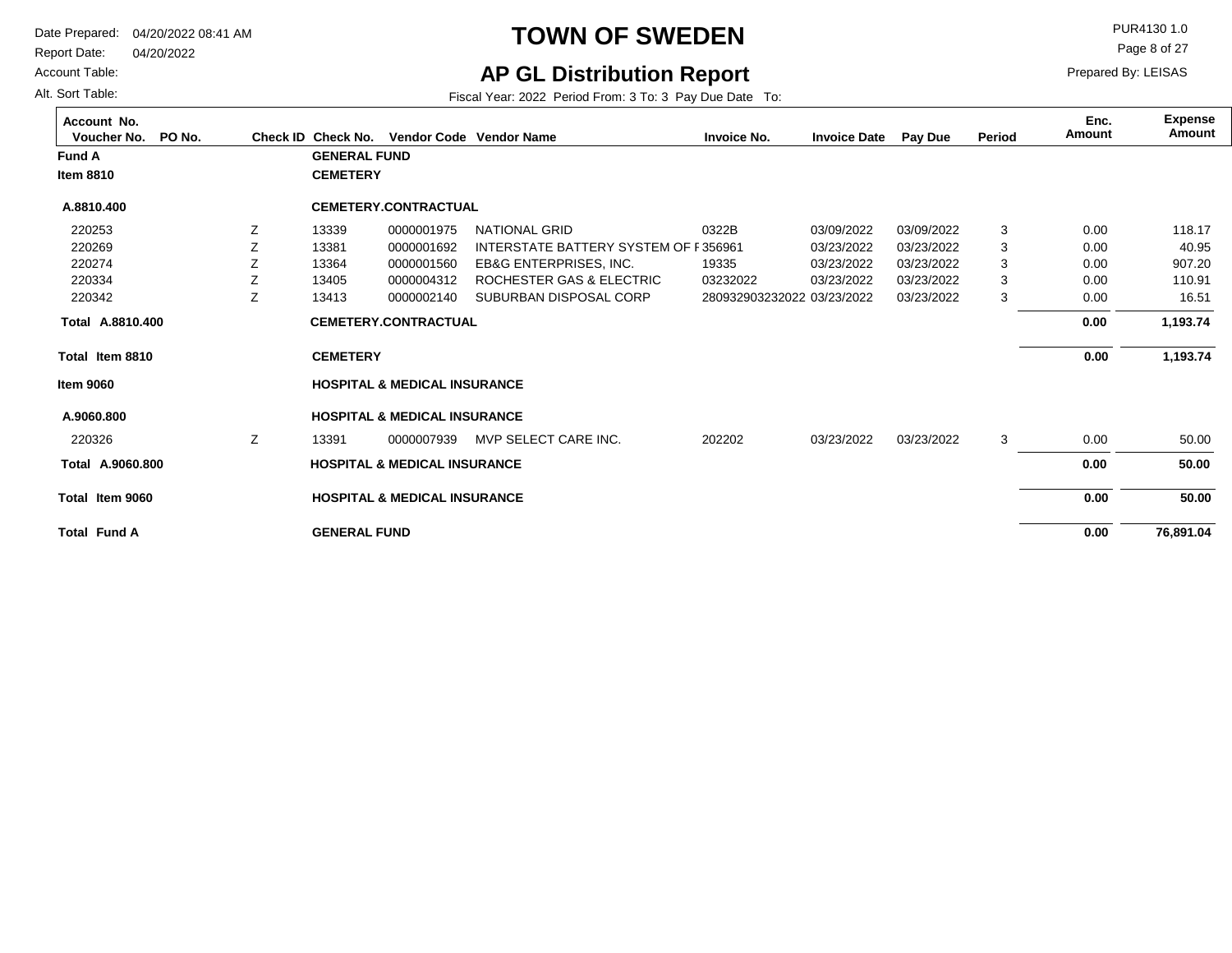Account Table:

Alt. Sort Table:

# **TOWN OF SWEDEN** PUR4130 1.0

Page 9 of 27

## **AP GL Distribution Report**

Fiscal Year: 2022 Period From: 3 To: 3 Pay Due Date To:

| Account No.<br>PO No.<br>Voucher No. |   |                        | Check ID Check No. Vendor Code Vendor Name |                                | <b>Invoice No.</b> | <b>Invoice Date</b> | Pay Due    | Period | Enc.<br>Amount | <b>Expense</b><br>Amount |
|--------------------------------------|---|------------------------|--------------------------------------------|--------------------------------|--------------------|---------------------|------------|--------|----------------|--------------------------|
| Fund B                               |   |                        | <b>GENERAL PART TOWN</b>                   |                                |                    |                     |            |        |                |                          |
| Item 1440                            |   | <b>ENGINEER</b>        |                                            |                                |                    |                     |            |        |                |                          |
| B.1440.400                           |   |                        | <b>ENGINEER.CONTRACTUAL</b>                |                                |                    |                     |            |        |                |                          |
| 220324                               | z | 13390                  | 0000001953                                 | MRB GROUP INC                  | 42600              | 03/23/2022          | 03/23/2022 | 3      | 0.00           | 3,135.00                 |
| 220325                               | Z | 13390                  | 0000001953                                 | MRB GROUP INC                  | 42598              | 03/23/2022          | 03/23/2022 | 3      | 0.00           | 615.00                   |
| Total B.1440.400                     |   |                        | <b>ENGINEER.CONTRACTUAL</b>                |                                |                    |                     |            |        | 0.00           | 3,750.00                 |
| Total Item 1440                      |   | <b>ENGINEER</b>        |                                            |                                |                    |                     |            |        | 0.00           | 3,750.00                 |
| Item 3310                            |   | <b>TRAFFIC CONTROL</b> |                                            |                                |                    |                     |            |        |                |                          |
| B.3310.400                           |   |                        | TRAFFIC CONTROL.CONTRACTUAL                |                                |                    |                     |            |        |                |                          |
| 220285                               | Ζ | 13395                  |                                            | 0000002452 NORTHERN SUPPLY INC | 102723             | 03/23/2022          | 03/23/2022 | 3      | 0.00           | 660.00                   |
| Total B.3310.400                     |   |                        | <b>TRAFFIC CONTROL.CONTRACTUAL</b>         |                                |                    |                     |            |        | 0.00           | 660.00                   |
| Total Item 3310                      |   | <b>TRAFFIC CONTROL</b> |                                            |                                |                    |                     |            |        | 0.00           | 660.00                   |
| <b>Item 3620</b>                     |   |                        | <b>SAFETY INSPECTION</b>                   |                                |                    |                     |            |        |                |                          |
| B.3620.400                           |   |                        | SAFETY INSPECTION.CONTRACTUAL              |                                |                    |                     |            |        |                |                          |
| 220338                               | Z | 13411                  | 0000007498                                 | STIRK, LYLE                    | 03232022           | 03/23/2022          | 03/23/2022 | 3      | 0.00           | 135.43                   |
| 220339                               | Z | 13412                  | 0000001387                                 | STRABEL, DAVID                 | 03232022B          | 03/23/2022          | 03/23/2022 | 3      | 0.00           | 288.00                   |
| Total B.3620.400                     |   |                        | SAFETY INSPECTION.CONTRACTUAL              |                                |                    |                     |            |        | 0.00           | 423.43                   |
| B.3620.401                           |   |                        | FIRE MARSHALL.CONTRACTUAL                  |                                |                    |                     |            |        |                |                          |
| 220346                               | z | 13423                  |                                            | 0000007067 VERGARI, MICHAEL    | 03232022           | 03/23/2022          | 03/23/2022 | 3      | 0.00           | 124.02                   |
| Total B.3620.401                     |   |                        | FIRE MARSHALL.CONTRACTUAL                  |                                |                    |                     |            |        | 0.00           | 124.02                   |
| Total Item 3620                      |   |                        | <b>SAFETY INSPECTION</b>                   |                                |                    |                     |            |        | 0.00           | 547.45                   |
| Item 7410                            |   | <b>LIBRARY</b>         |                                            |                                |                    |                     |            |        |                |                          |
| B.7410.400                           |   |                        | LIBRARY.CONTRACTUAL                        |                                |                    |                     |            |        |                |                          |
| 220370                               | Ζ | 13407                  | 0000004796                                 | RYNO INC.                      | 37859              | 03/23/2022          | 03/23/2022 | 3      | 0.00           | 72.00                    |
| Total B.7410.400                     |   |                        | LIBRARY.CONTRACTUAL                        |                                |                    |                     |            |        | 0.00           | 72.00                    |
| Total Item 7410                      |   | <b>LIBRARY</b>         |                                            |                                |                    |                     |            |        | 0.00           | 72.00                    |
| <b>Item 8020</b>                     |   | <b>PLANNING</b>        |                                            |                                |                    |                     |            |        |                |                          |
| B.8020.400                           |   |                        | PLANNING.CONTRACTUAL                       |                                |                    |                     |            |        |                |                          |
| 220348                               | Z | 13425                  |                                            | 0000002245 WESTSIDE NEWS INC   | 123296             | 03/23/2022          | 03/23/2022 | 3      | 0.00           | 62.76                    |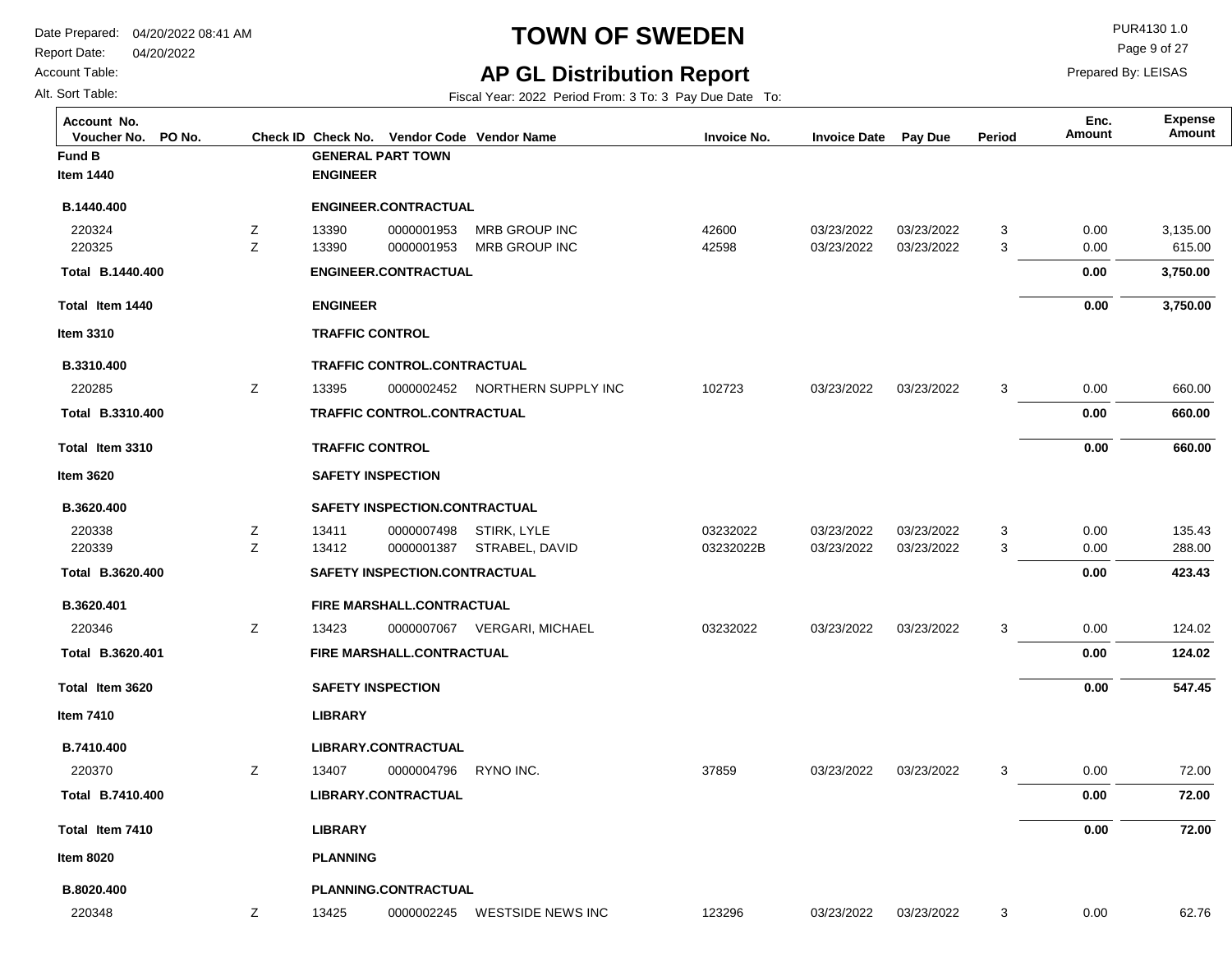Report Date: 04/20/2022

Account Table:

Alt. Sort Table:

# **TOWN OF SWEDEN** PUR4130 1.0

Page 10 of 27

Prepared By: LEISAS

## **AP GL Distribution Report**

| Account No.<br>PO No.<br>Voucher No. | Check ID Check No. |                             | Vendor Code Vendor Name | <b>Invoice No.</b> | <b>Invoice Date</b> | Pay Due    | Period | Enc.<br>Amount | <b>Expense</b><br>Amount |
|--------------------------------------|--------------------|-----------------------------|-------------------------|--------------------|---------------------|------------|--------|----------------|--------------------------|
| <b>Fund B</b>                        |                    | <b>GENERAL PART TOWN</b>    |                         |                    |                     |            |        |                |                          |
| <b>Item 8020</b>                     | <b>PLANNING</b>    |                             |                         |                    |                     |            |        |                |                          |
| B.8020.400                           |                    | <b>PLANNING.CONTRACTUAL</b> |                         |                    |                     |            |        |                |                          |
| 220352                               | 13425              | 0000002245                  | WESTSIDE NEWS INC       | 123529             | 03/23/2022          | 03/23/2022 | 3      | 0.00           | 52.75                    |
| 220368                               | 13390              | 0000001953                  | MRB GROUP INC           | 42597              | 03/23/2022          | 03/23/2022 | 3      | 0.00           | 1,269.00                 |
| Total B.8020.400                     |                    | <b>PLANNING.CONTRACTUAL</b> |                         |                    |                     |            |        | 0.00           | 1,384.51                 |
| Total Item 8020                      | <b>PLANNING</b>    |                             |                         |                    |                     |            |        | 0.00           | 1,384.51                 |
| <b>Total Fund B</b>                  |                    | <b>GENERAL PART TOWN</b>    |                         |                    |                     |            |        | 0.00           | 6,413.96                 |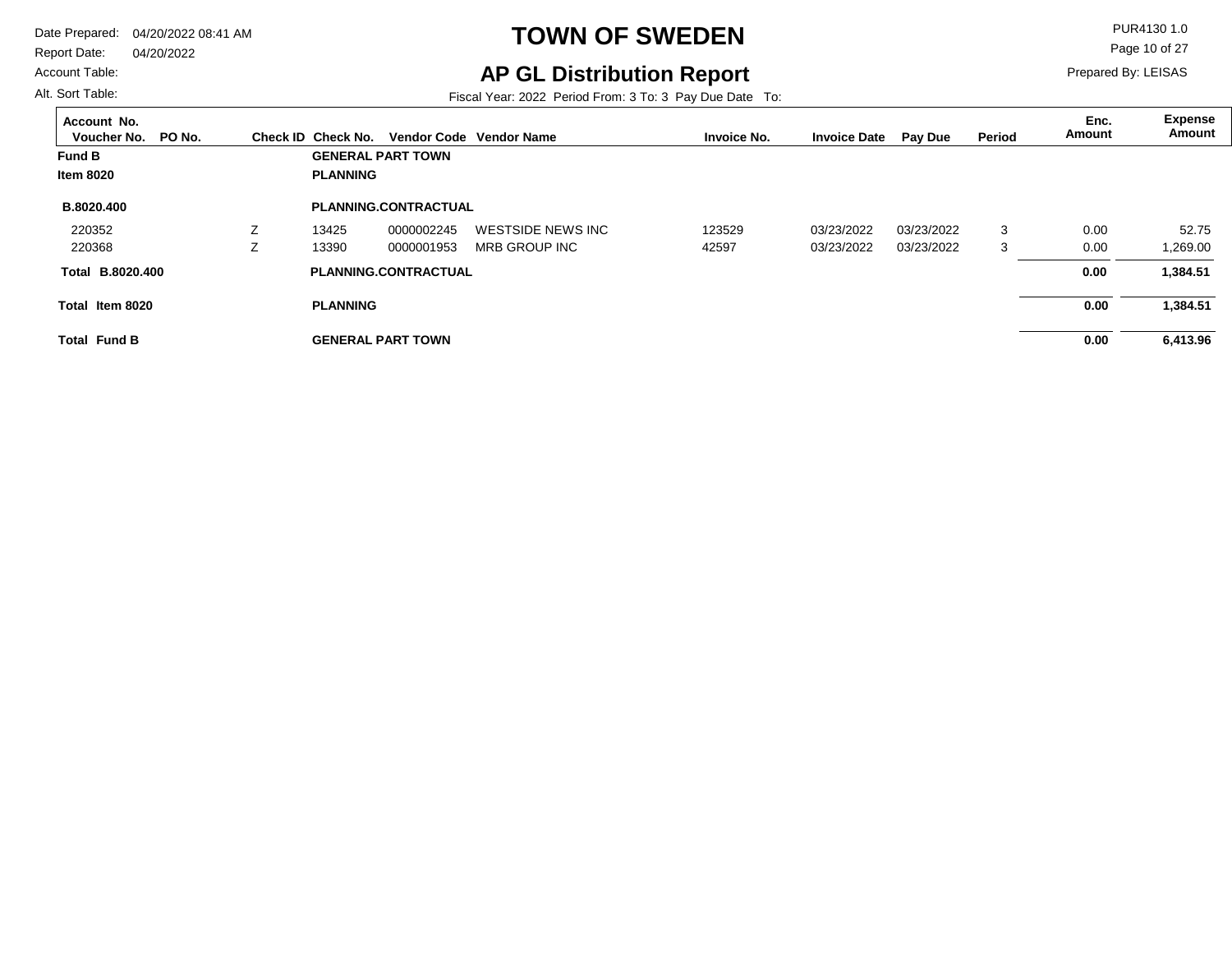Report Date: 04/20/2022

Account Table:

Alt. Sort Table:

## **TOWN OF SWEDEN** PUR4130 1.0

Page 11 of 27

Prepared By: LEISAS

## **AP GL Distribution Report**

| Account No.<br>Voucher No. | PO No. |   | Check ID Check No.      | <b>Vendor Code</b>              | <b>Vendor Name</b>                    | <b>Invoice No.</b> | <b>Invoice Date</b> | <b>Pay Due</b> | Period | Enc.<br>Amount | Expense<br>Amount |
|----------------------------|--------|---|-------------------------|---------------------------------|---------------------------------------|--------------------|---------------------|----------------|--------|----------------|-------------------|
| <b>Fund DA</b>             |        |   | <b>HIGHWAY TOWNWIDE</b> |                                 |                                       |                    |                     |                |        |                |                   |
|                            |        |   |                         |                                 |                                       |                    |                     |                |        |                |                   |
| Item 5142                  |        |   | <b>SNOW REMOVAL</b>     |                                 |                                       |                    |                     |                |        |                |                   |
| DA.5142.400                |        |   |                         | <b>SNOW REMOVAL CONTRACTUAL</b> |                                       |                    |                     |                |        |                |                   |
| 220259                     |        | Z | 13342                   | 0000003399                      | AMERICAN ROCK SALT HOLDINGS LL705326  |                    | 03/23/2022          | 03/23/2022     | 3      | 0.00           | 3,144.52          |
| 220260                     |        |   | 13342                   | 0000003399                      | AMERICAN ROCK SALT HOLDINGS LI 707142 |                    | 03/23/2022          | 03/23/2022     | 3      | 0.00           | 1,143.93          |
| 220281                     |        |   | 13380                   | 0000007030                      | INNOVATIVE MUNICIPAL PRODUCTS S065674 |                    | 03/23/2022          | 03/23/2022     | 3      | 0.00           | 1,196.66          |
| 220360                     |        | Z | 13342                   | 0000003399                      | AMERICAN ROCK SALT HOLDINGS LI 709620 |                    | 03/23/2022          | 03/23/2022     | 3      | 0.00           | 1,508.88          |
| DA.5142.400<br>Total       |        |   |                         | <b>SNOW REMOVAL CONTRACTUAL</b> |                                       |                    |                     |                |        | 0.00           | 6,993.99          |
| Total Item 5142            |        |   | <b>SNOW REMOVAL</b>     |                                 |                                       |                    |                     |                |        | 0.00           | 6,993.99          |
| <b>Total Fund DA</b>       |        |   | <b>HIGHWAY TOWNWIDE</b> |                                 |                                       |                    |                     |                |        | 0.00           | 6,993.99          |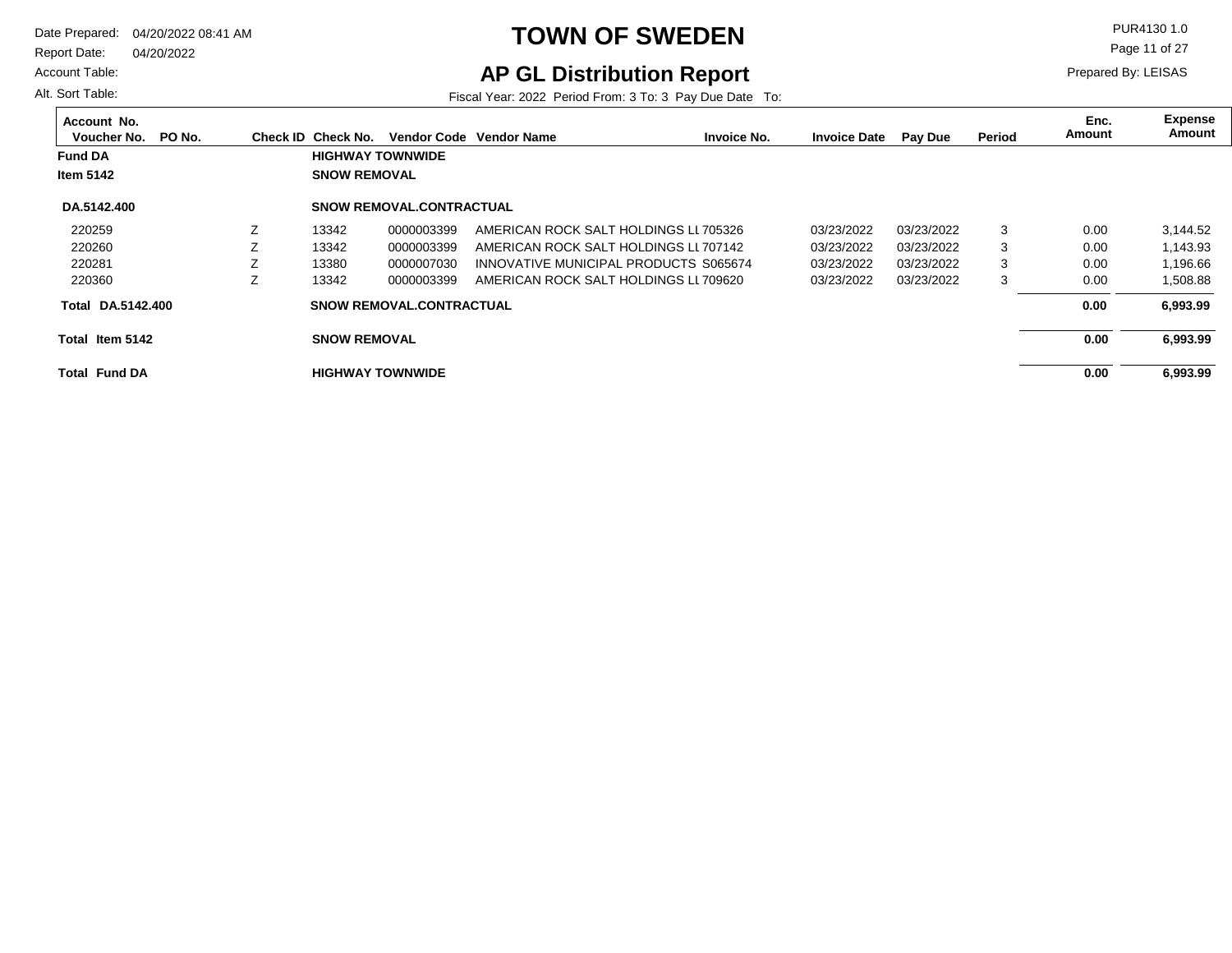Report Date: 04/20/2022

Account Table:

Alt. Sort Table:

## **TOWN OF SWEDEN** PUR4130 1.0

Page 12 of 27

Prepared By: LEISAS

## **AP GL Distribution Report**

| Account No.<br>Voucher No.<br>PO No. |    |                        | Check ID Check No. Vendor Code Vendor Name |                                                    | <b>Invoice No.</b> | <b>Invoice Date</b> | Pay Due    | Period | Enc.<br>Amount | <b>Expense</b><br>Amount |
|--------------------------------------|----|------------------------|--------------------------------------------|----------------------------------------------------|--------------------|---------------------|------------|--------|----------------|--------------------------|
| <b>Fund DB</b>                       |    |                        | <b>HIGHWAY PART TOWN</b>                   |                                                    |                    |                     |            |        |                |                          |
| Item 5110                            |    | <b>GENERAL REPAIRS</b> |                                            |                                                    |                    |                     |            |        |                |                          |
| DB.5110.400                          |    |                        | <b>GENERAL REPAIRS.CONTRACTUAL</b>         |                                                    |                    |                     |            |        |                |                          |
| 220264                               | Ζ  | 13355                  | 0000007455                                 | COLONY HARDWARE CORPORATION 765662                 |                    | 03/23/2022          | 03/23/2022 | 3      | 0.00           | 204.59                   |
| 220267                               | Ζ  | 13366                  | 0000006980                                 | EJ USA, INC.                                       | 110220012405       | 03/23/2022          | 03/23/2022 | 3      | 0.00           | 1,818.84                 |
| 220270                               | Ζ  | 13382                  | 0000004735                                 | <b>JC SMITH INC.</b>                               | 1595605            | 03/23/2022          | 03/23/2022 | 3      | 0.00           | 1,600.00                 |
| 220271                               | Ζ  | 13383                  | 0000002690                                 | KISTNER CONCRETE PRODUCTS INC 166852               |                    | 03/23/2022          | 03/23/2022 | 3      | 0.00           | 2,176.45                 |
| 220275                               | Ζ  | 13372                  | 0000005423                                 | HANES SUPPLY, INC.                                 | 2155933            | 03/23/2022          | 03/23/2022 | 3      | 0.00           | 116.43                   |
| 220296                               | Ζ  | 13421                  | 0000008068                                 | UNITED CONCRETE PRODUCTS, INC. 194448              |                    | 03/23/2022          | 03/23/2022 | 3      | 0.00           | 4,730.00                 |
| <b>Total DB.5110.400</b>             |    |                        | <b>GENERAL REPAIRS.CONTRACTUAL</b>         |                                                    |                    |                     |            |        | 0.00           | 10,646.31                |
| Total Item 5110                      |    | <b>GENERAL REPAIRS</b> |                                            |                                                    |                    |                     |            |        | 0.00           | 10,646.31                |
| <b>Item 5130</b>                     |    | <b>MACHINERY</b>       |                                            |                                                    |                    |                     |            |        |                |                          |
| DB.5130.200                          |    |                        | <b>MACHINERY.EQUIPMENT</b>                 |                                                    |                    |                     |            |        |                |                          |
| 220287                               | Ζ  | 13406                  | 0000008067                                 | ROYAL STANTON                                      | 781                | 03/23/2022          | 03/23/2022 | 3      | 0.00           | 3,900.00                 |
| Total DB.5130.200                    |    |                        | <b>MACHINERY.EQUIPMENT</b>                 |                                                    |                    |                     |            |        | 0.00           | 3,900.00                 |
| DB.5130.400                          |    |                        | MACHINERY.CONTRACTUAL                      |                                                    |                    |                     |            |        |                |                          |
| 220262                               | z  | 13357                  | 0000001329                                 | <b>CYNCON EQUIPMENT INC</b>                        | 88724              | 03/23/2022          | 03/23/2022 | 3      | 0.00           | 364.43                   |
| 220263                               | Ζ  | 13357                  | 0000001329                                 | <b>CYNCON EQUIPMENT INC</b>                        | 88699              | 03/23/2022          | 03/23/2022 | 3      | 0.00           | 3,856.01                 |
| 220266                               | Ζ  | 13362                  | 0000004921                                 | DJM EQUIPMENT INC.                                 | 01164693           | 03/23/2022          | 03/23/2022 | 3      | 0.00           | 552.93                   |
| 220269                               | Ζ  | 13381                  | 0000001692                                 | <b>INTERSTATE BATTERY SYSTEM OF F356961</b>        |                    | 03/23/2022          | 03/23/2022 | 3      | 0.00           | 40.95                    |
| 220272                               | Ζ  | 13403                  | 0000006733                                 | PRO REBUILDERS INC.                                | 71520              | 03/23/2022          | 03/23/2022 | 3      | 0.00           | 230.00                   |
| 220273                               | Ζ  | 13385                  | 0000007671                                 | METZGER GEAR, INC                                  | 131379             | 03/23/2022          | 03/23/2022 | 3      | 0.00           | 88.10                    |
| 220276                               | Ζ  | 13382                  | 0000004735                                 | JC SMITH INC.                                      | 1593193            | 03/23/2022          | 03/23/2022 | 3      | 0.00           | 455.75                   |
| 220278                               | Ζ  | 13367                  | 0000003380                                 | FLEETPRIDE, INC.                                   | 94312949           | 03/23/2022          | 03/23/2022 | 3      | 0.00           | 1,933.85                 |
| 220279                               | Ζ  | 13367                  | 0000003380                                 | FLEETPRIDE, INC.                                   | 93471574           | 03/23/2022          | 03/23/2022 | 3      | 0.00           | 248.59                   |
| 220280                               | Ζ  | 13373                  | 0000006803                                 | HEMLOCK REGAL SALES, LLC                           | 132203             | 03/23/2022          | 03/23/2022 | 3      | 0.00           | 46.89                    |
| 220283                               | Ζ  | 13369                  | 0000007974                                 | <b>GENUINE PARTS COMPANY</b>                       | 6976017273         | 03/23/2022          | 03/23/2022 | 3      | 0.00           | 4.00                     |
| 220286                               | Ζ  | 13402                  | 0000006690                                 | POWER DRIVES, INC.                                 | 613986             | 03/23/2022          | 03/23/2022 | 3      | 0.00           | 79.93                    |
| 220289                               | Ζ  | 13387                  | 0000004272                                 | <b>MILTON CAT</b>                                  | 2513119            | 03/23/2022          | 03/23/2022 | 3      | 0.00           | 531.70                   |
| 220293                               | Ζ  | 13420                  | 0000007586                                 | UNITED AUTO SUPPLY OF SYRACUS 57975 58421          |                    | 03/23/2022          | 03/23/2022 | 3      | 0.00           | 91.77                    |
| 220295                               | Ζ  | 13420                  | 0000007586                                 | UNITED AUTO SUPPLY OF SYRACUS 25056409             |                    | 03/23/2022          | 03/23/2022 | 3      | 0.00           | 318.50                   |
| 220361                               | Ζ  | 13386                  | 0000006327                                 | MIDWEST MOTOR SUPPLY CO. INC. 9714028              |                    | 03/23/2022          | 03/23/2022 | 3      | 0.00           | 177.64                   |
| 220363                               |    | 13354                  | 0000003187                                 | CHASE CARD SERVICES                                | 03232022           | 03/23/2022          | 03/23/2022 | ٩      | 0.00           | 394.68                   |
| 220369                               | Ζ  | 13416                  |                                            | 0000006842 TALLMADGE TIRE SERVICE OF GENE1GS179962 |                    | 03/23/2022          | 03/23/2022 | 3      | 0.00           | 665.72                   |
| Total DB.5130.400                    |    |                        | MACHINERY.CONTRACTUAL                      |                                                    |                    |                     |            |        | 0.00           | 10,081.44                |
| DB.5130.401                          |    |                        | MACHINERY.CONTRACTUAL                      |                                                    |                    |                     |            |        |                |                          |
| 220277                               | Z. | 13360                  |                                            | 0000001415 DECKMAN OIL COMPANY                     | 757231             | 03/23/2022          | 03/23/2022 | 3      | 0.00           | 326.64                   |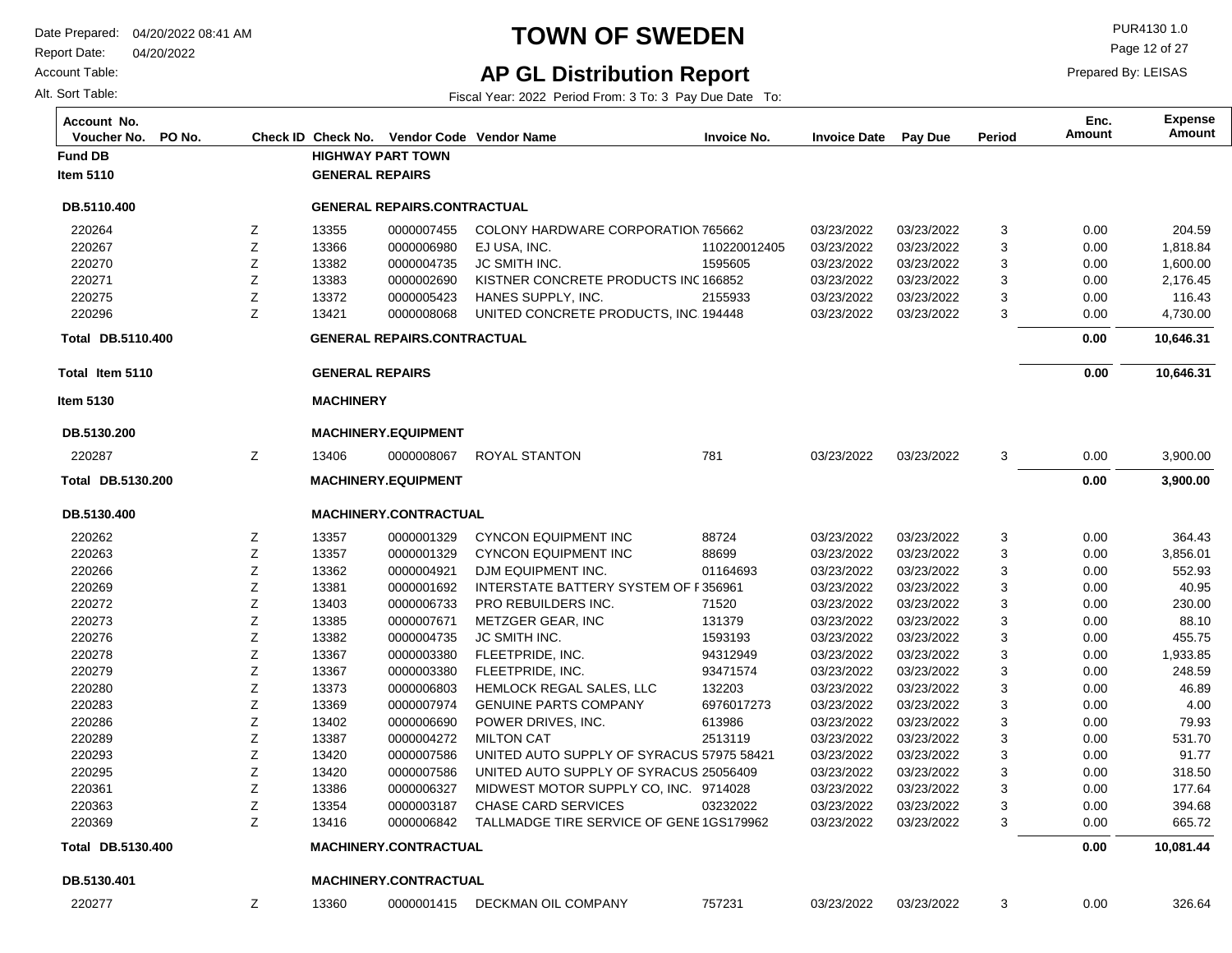Account Table:

Alt. Sort Table:

## **TOWN OF SWEDEN** PUR4130 1.0

Page 13 of 27

Prepared By: LEISAS

#### **AP GL Distribution Report** Fiscal Year: 2022 Period From: 3 To: 3 Pay Due Date To:

| Account No.<br>PO No.<br>Voucher No. |   |                          |                                 | Check ID Check No. Vendor Code Vendor Name  | <b>Invoice No.</b> | <b>Invoice Date</b> | Pay Due    | Period | Enc.<br>Amount | <b>Expense</b><br><b>Amount</b> |
|--------------------------------------|---|--------------------------|---------------------------------|---------------------------------------------|--------------------|---------------------|------------|--------|----------------|---------------------------------|
| <b>Fund DB</b>                       |   |                          | <b>HIGHWAY PART TOWN</b>        |                                             |                    |                     |            |        |                |                                 |
| <b>Item 5130</b>                     |   | <b>MACHINERY</b>         |                                 |                                             |                    |                     |            |        |                |                                 |
| DB.5130.401                          |   |                          | <b>MACHINERY.CONTRACTUAL</b>    |                                             |                    |                     |            |        |                |                                 |
| 220284                               | Ζ | 13394                    | 0000004233                      | NOCO ENERGY CORP.                           | 12295668           | 03/23/2022          | 03/23/2022 | 3      | 0.00           | 5,240.72                        |
| 220290                               | Z | 13415                    | 0000007551                      | SUNOCO LP                                   | 20199285           | 03/23/2022          | 03/23/2022 | 3      | 0.00           | 2,068.58                        |
| 220362                               | Z | 13360                    | 0000001415                      | DECKMAN OIL COMPANY                         | 758262             | 03/23/2022          | 03/23/2022 | 3      | 0.00           | 2,963.70                        |
| Total DB.5130.401                    |   |                          | MACHINERY.CONTRACTUAL           |                                             |                    |                     |            |        | 0.00           | 10,599.64                       |
| Total Item 5130                      |   | <b>MACHINERY</b>         |                                 |                                             |                    |                     |            |        | 0.00           | 24,581.08                       |
| Item 5140                            |   |                          | <b>MISC (BRUSH &amp; WEEDS)</b> |                                             |                    |                     |            |        |                |                                 |
| DB.5140.400                          |   |                          |                                 | <b>MISC (BRUSH &amp; WEEDS).CONTRACTUAL</b> |                    |                     |            |        |                |                                 |
| 220265                               | Ζ | 13363                    | 0000006685                      | DUNHAM, MICHAEL                             | 03232022           | 03/23/2022          | 03/23/2022 | 3      | 0.00           | 237.63                          |
| Total DB.5140.400                    |   |                          |                                 | <b>MISC (BRUSH &amp; WEEDS).CONTRACTUAL</b> |                    |                     |            |        | 0.00           | 237.63                          |
| Total Item 5140                      |   |                          | <b>MISC (BRUSH &amp; WEEDS)</b> |                                             |                    |                     |            |        | 0.00           | 237.63                          |
| <b>Item 5144</b>                     |   |                          | <b>SNOW REMOVAL STATE HWY</b>   |                                             |                    |                     |            |        |                |                                 |
| DB.5144.400                          |   |                          |                                 | <b>SNOW REMOVAL STATE HWY CONTRACTUAL</b>   |                    |                     |            |        |                |                                 |
| 220259                               | Ζ | 13342                    | 0000003399                      | AMERICAN ROCK SALT HOLDINGS LL705326        |                    | 03/23/2022          | 03/23/2022 | 3      | 0.00           | 5,502.90                        |
| 220260                               | Ζ | 13342                    | 0000003399                      | AMERICAN ROCK SALT HOLDINGS LL 707142       |                    | 03/23/2022          | 03/23/2022 | 3      | 0.00           | 2,001.87                        |
| 220281                               | Ζ | 13380                    | 0000007030                      | INNOVATIVE MUNICIPAL PRODUCTS S065674       |                    | 03/23/2022          | 03/23/2022 | 3      | 0.00           | 2,094.17                        |
| 220288                               | Ζ | 13409                    | 0000007942                      | SANDWELL, INC.                              | 03232022           | 03/23/2022          | 03/23/2022 | 3      | 0.00           | 977.66                          |
| 220360                               | Z | 13342                    | 0000003399                      | AMERICAN ROCK SALT HOLDINGS LL 709620       |                    | 03/23/2022          | 03/23/2022 | 3      | 0.00           | 2,640.55                        |
| Total DB.5144.400                    |   |                          |                                 | <b>SNOW REMOVAL STATE HWY.CONTRACTUAL</b>   |                    |                     |            |        | 0.00           | 13,217.15                       |
| Total Item 5144                      |   |                          | <b>SNOW REMOVAL STATE HWY</b>   |                                             |                    |                     |            |        | 0.00           | 13,217.15                       |
| <b>Item 5146</b>                     |   |                          | <b>SNOW REMOVAL CTY HWY</b>     |                                             |                    |                     |            |        |                |                                 |
| DB.5146.400                          |   |                          |                                 | SNOW REMOVAL CTY HWY.CONTRACTUAL            |                    |                     |            |        |                |                                 |
| 220259                               | Ζ | 13342                    | 0000003399                      | AMERICAN ROCK SALT HOLDINGS LL705326        |                    | 03/23/2022          | 03/23/2022 | 3      | 0.00           | 7,075.17                        |
| 220260                               | Z | 13342                    | 0000003399                      | AMERICAN ROCK SALT HOLDINGS LL707142        |                    | 03/23/2022          | 03/23/2022 | 3      | 0.00           | 2,573.83                        |
| 220281                               | Ζ | 13380                    | 0000007030                      | INNOVATIVE MUNICIPAL PRODUCTS S065674       |                    | 03/23/2022          | 03/23/2022 | 3      | 0.00           | 2,692.50                        |
| 220360                               | Z | 13342                    | 0000003399                      | AMERICAN ROCK SALT HOLDINGS LL 709620       |                    | 03/23/2022          | 03/23/2022 | 3      | 0.00           | 3,394.98                        |
| Total DB.5146.400                    |   |                          |                                 | SNOW REMOVAL CTY HWY.CONTRACTUAL            |                    |                     |            |        | 0.00           | 15,736.48                       |
| Total Item 5146                      |   |                          | <b>SNOW REMOVAL CTY HWY</b>     |                                             |                    |                     |            |        | 0.00           | 15,736.48                       |
| <b>Total Fund DB</b>                 |   | <b>HIGHWAY PART TOWN</b> |                                 |                                             |                    |                     |            |        | 0.00           | 64,418.65                       |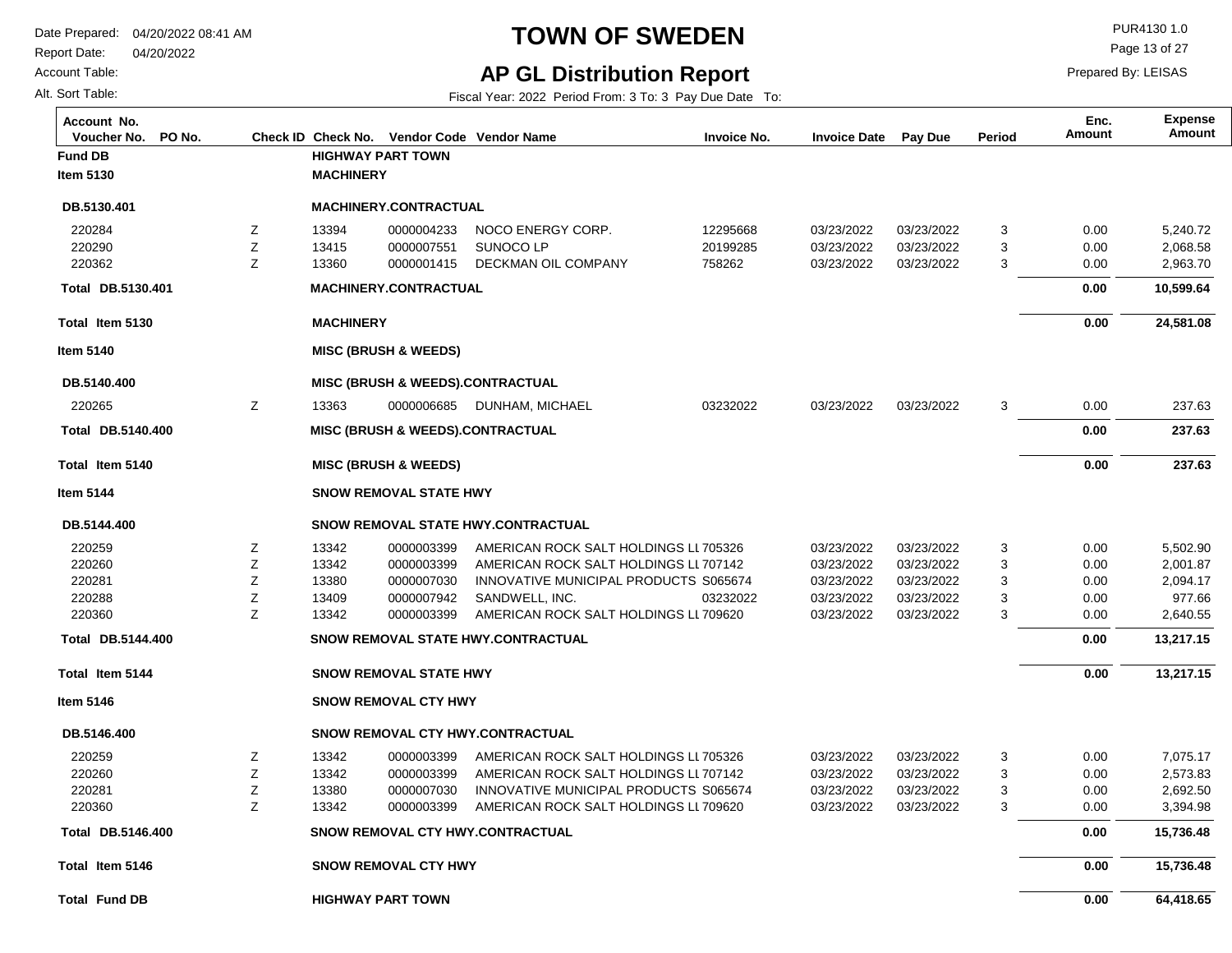Account Table:

#### Alt. Sort Table:

# **TOWN OF SWEDEN** PUR4130 1.0

Page 14 of 27

Prepared By: LEISAS

## **AP GL Distribution Report**

| Account No.<br>Voucher No.<br>PO No. |           | Check ID Check No. |                              | Vendor Code Vendor Name | <b>Invoice No.</b> | <b>Invoice Date</b> | <b>Pay Due</b> | Period | Enc.<br>Amount | <b>Expense</b><br>Amount |
|--------------------------------------|-----------|--------------------|------------------------------|-------------------------|--------------------|---------------------|----------------|--------|----------------|--------------------------|
| <b>Fund HA</b>                       |           |                    | <b>CAPITAL WATER PROJECT</b> |                         |                    |                     |                |        |                |                          |
| <b>Item 1440</b>                     |           | <b>ENGINEER</b>    |                              |                         |                    |                     |                |        |                |                          |
| HA.1440.400                          |           |                    | ENGINEER.CONTRACTUAL         |                         |                    |                     |                |        |                |                          |
| 220254                               | <b>HA</b> | 1040               | 0000001953                   | MRB GROUP INC           | 42599              | 03/21/2022          | 03/21/2022     | 3      | 0.00           | 15,725.37                |
| Total HA.1440.400                    |           |                    | <b>ENGINEER.CONTRACTUAL</b>  |                         |                    |                     |                |        | 0.00           | 15,725.37                |
| Total Item 1440                      |           | <b>ENGINEER</b>    |                              |                         |                    |                     |                |        | 0.00           | 15,725.37                |
| <b>Total Fund HA</b>                 |           |                    | <b>CAPITAL WATER PROJECT</b> |                         |                    |                     |                |        | 0.00           | 15,725.37                |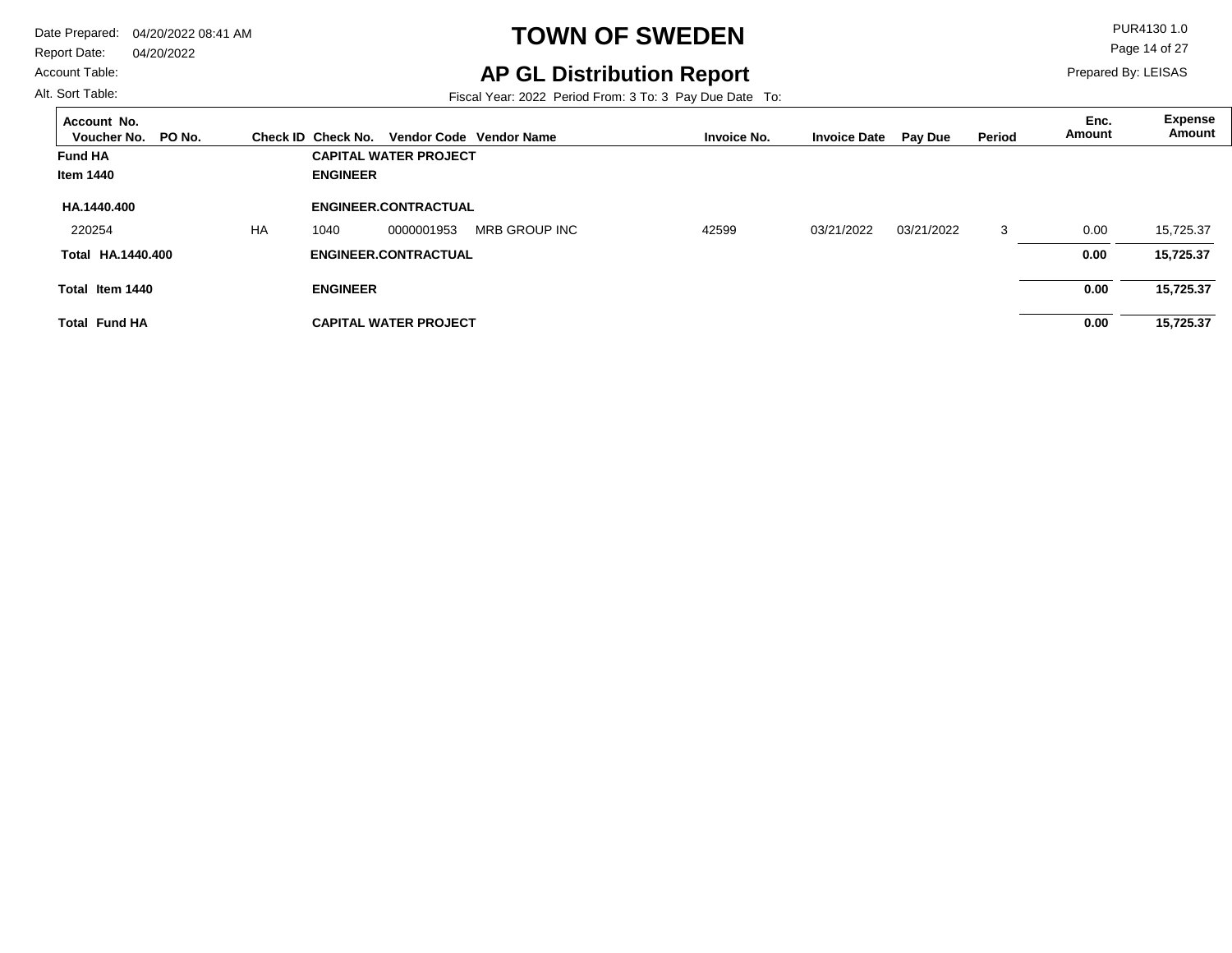Report Date: 04/20/2022

#### Account Table:

Alt. Sort Table:

# **TOWN OF SWEDEN** PUR4130 1.0

Page 15 of 27

Prepared By: LEISAS

## **AP GL Distribution Report**

| Account No.<br>Voucher No. | PO No. |           | Check ID Check No.      |                                     | Vendor Code Vendor Name                 | <b>Invoice No.</b> | <b>Invoice Date</b> | <b>Pay Due</b> | Period | Enc.<br>Amount | <b>Expense</b><br>Amount |
|----------------------------|--------|-----------|-------------------------|-------------------------------------|-----------------------------------------|--------------------|---------------------|----------------|--------|----------------|--------------------------|
| <b>Fund HB</b>             |        |           |                         |                                     | <b>RECREATION/COMMUNITY CENTER FUND</b> |                    |                     |                |        |                |                          |
| <b>Item 1622</b>           |        |           | <b>COMMUNITY CENTER</b> |                                     |                                         |                    |                     |                |        |                |                          |
| HB.1622.400                |        |           |                         | <b>COMM CTR RESERVE CONTRACTUAL</b> |                                         |                    |                     |                |        |                |                          |
| 220255                     |        | <b>HB</b> | 1001                    | 0000008064                          | BUILDING INNOVATION GROUP. INC 4979     |                    | 03/22/2022          | 03/22/2022     | 3      | 0.00           | 7.245.00                 |
| 220256                     |        | <b>HB</b> | 1002                    | 0000008050                          | <b>CONCORD ELECTRIC CORP</b>            | 22071              | 03/22/2022          | 03/22/2022     | 3      | 0.00           | 665.00                   |
| 220257                     |        | <b>HB</b> | 1003                    | 0000007349                          | E PLUMBING & PIPING, INC.               | PLUM <sub>1</sub>  | 03/22/2022          | 03/22/2022     | 3      | 0.00           | 1,662.30                 |
| 220258                     |        | <b>HB</b> | 1004                    | 0000008065                          | LEO J. ROTH CORPORATION                 | 207806             | 03/22/2022          | 03/22/2022     | 3      | 0.00           | 1,620.00                 |
| HB.1622.400<br>Total       |        |           |                         | <b>COMM CTR RESERVE.CONTRACTUAL</b> |                                         |                    |                     |                |        | 0.00           | 11,192.30                |
| Total Item 1622            |        |           | <b>COMMUNITY CENTER</b> |                                     |                                         |                    |                     |                |        | 0.00           | 11,192.30                |
| <b>Total Fund HB</b>       |        |           |                         |                                     | <b>RECREATION/COMMUNITY CENTER FUND</b> |                    |                     |                |        | 0.00           | 11,192.30                |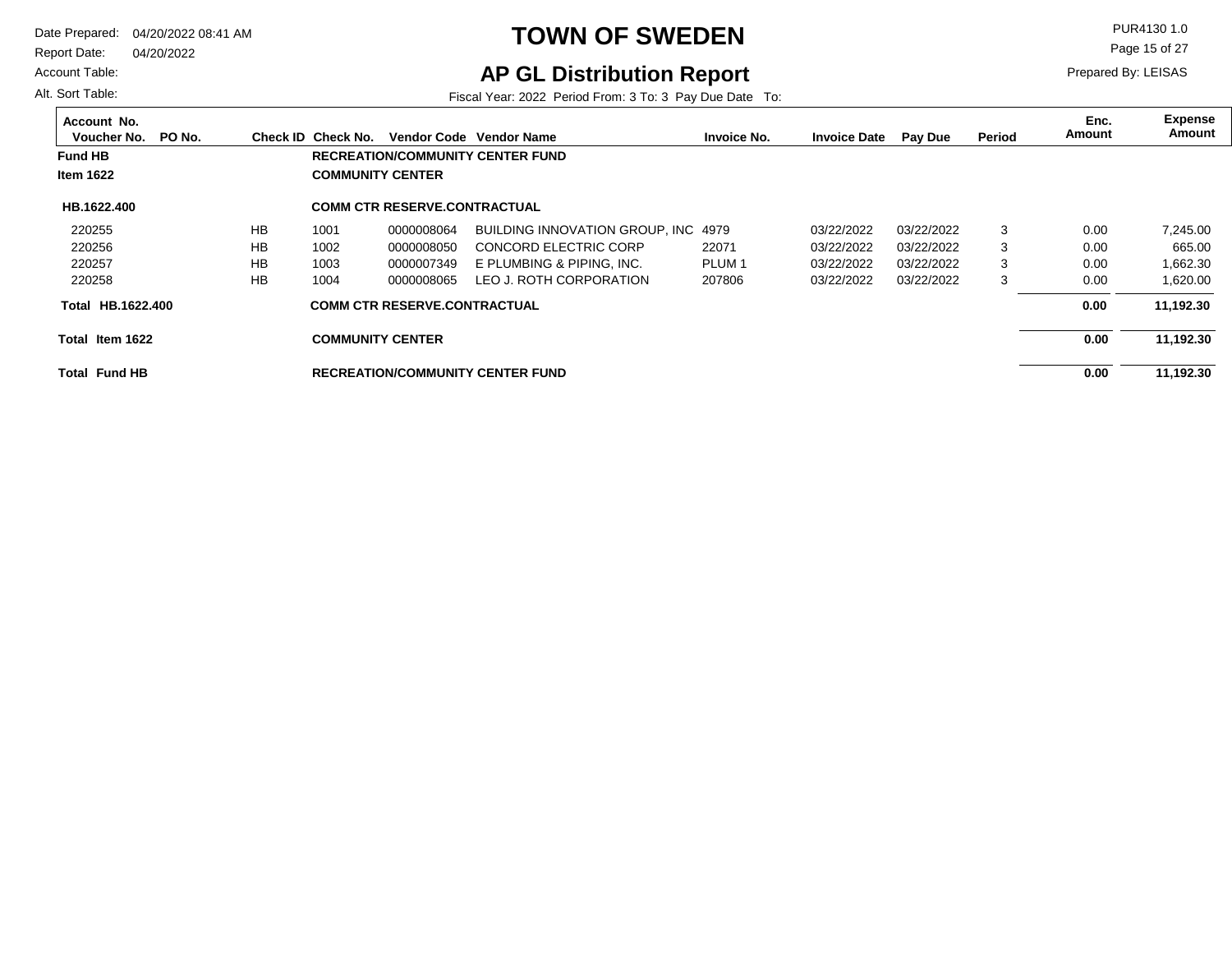#### Account Table:

Alt. Sort Table:

# **TOWN OF SWEDEN** PUR4130 1.0

## **AP GL Distribution Report**

Fiscal Year: 2022 Period From: 3 To: 3 Pay Due Date To:

Page 16 of 27

| Account No.<br>PO No.<br>Voucher No. |               | Check ID Check No.     |                                    | Vendor Code Vendor Name | <b>Invoice No.</b> | <b>Invoice Date</b> | <b>Pay Due</b> | Period | Enc.<br>Amount | Expense<br>Amount |
|--------------------------------------|---------------|------------------------|------------------------------------|-------------------------|--------------------|---------------------|----------------|--------|----------------|-------------------|
| <b>Fund SL1</b>                      |               |                        | <b>SWEDEN HILLS LIGHTING</b>       |                         |                    |                     |                |        |                |                   |
| <b>Item 5182</b>                     |               | <b>STREET LIGHTING</b> |                                    |                         |                    |                     |                |        |                |                   |
| SL1.5182.400                         |               |                        | <b>STREET LIGHTING.CONTRACTUAL</b> |                         |                    |                     |                |        |                |                   |
| 220252                               | $\mathcal{L}$ | 13339                  | 0000001975                         | NATIONAL GRID           | 0322A              | 03/09/2022          | 03/09/2022     | 3      | 0.00           | 1.867.10          |
| Total SL1.5182.400                   |               |                        | <b>STREET LIGHTING.CONTRACTUAL</b> |                         |                    |                     |                |        | 0.00           | 1,867.10          |
| Total Item 5182                      |               | <b>STREET LIGHTING</b> |                                    |                         |                    |                     |                |        | 0.00           | 1,867.10          |
| <b>Total Fund SL1</b>                |               |                        | <b>SWEDEN HILLS LIGHTING</b>       |                         |                    |                     |                |        | 0.00           | 1,867.10          |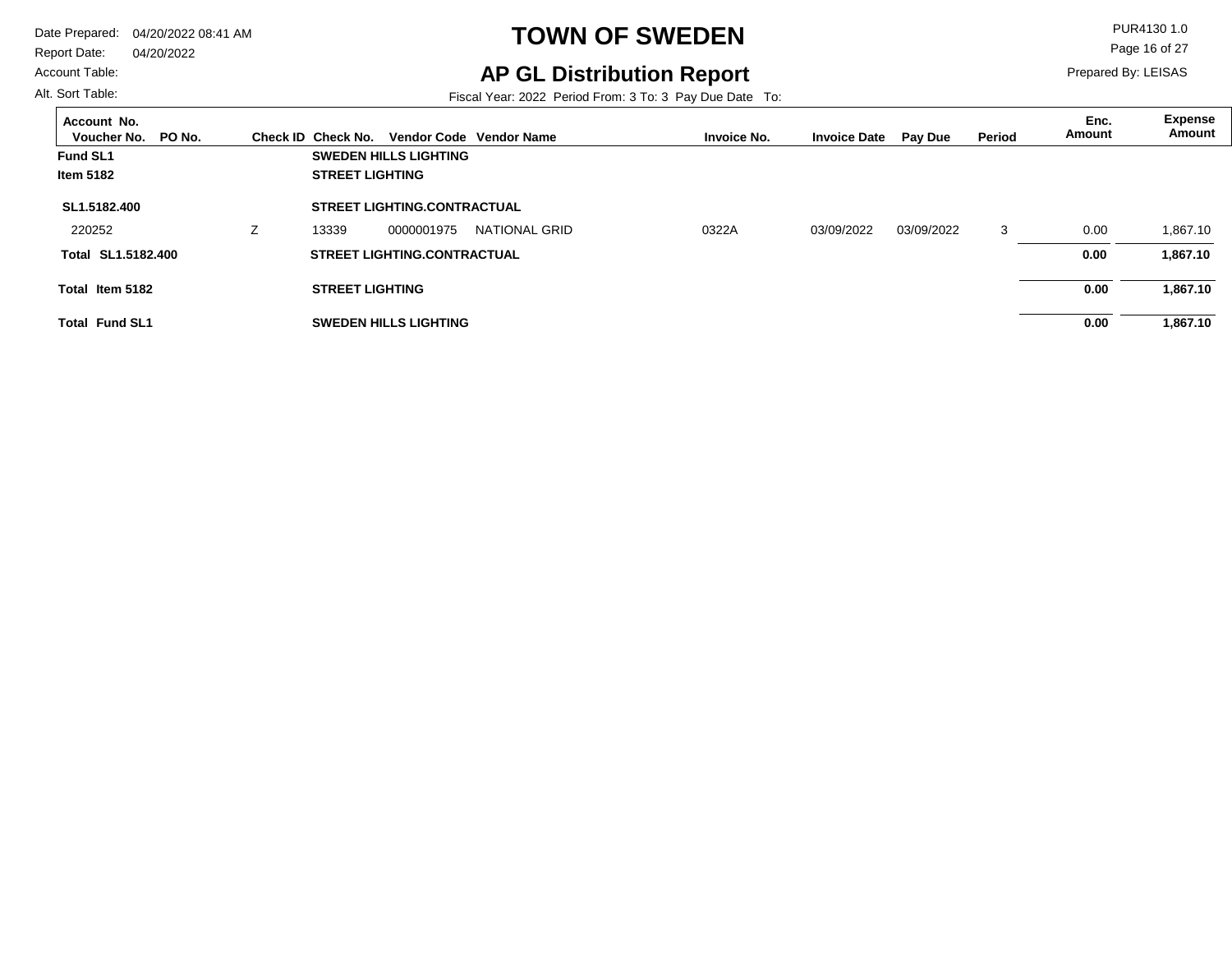Account Table:

#### Alt. Sort Table:

# **TOWN OF SWEDEN** PUR4130 1.0

**AP GL Distribution Report**

Fiscal Year: 2022 Period From: 3 To: 3 Pay Due Date To:

Page 17 of 27

| Account No.<br>PO No.<br>Voucher No. |   | Check ID Check No.     |                                    | Vendor Code Vendor Name | <b>Invoice No.</b> | <b>Invoice Date</b> | <b>Pay Due</b> | Period | Enc.<br>Amount | Expense<br>Amount |
|--------------------------------------|---|------------------------|------------------------------------|-------------------------|--------------------|---------------------|----------------|--------|----------------|-------------------|
| Fund SL10                            |   |                        | <b>HERITAGE SQUARE LIGHTING</b>    |                         |                    |                     |                |        |                |                   |
| <b>Item 5182</b>                     |   | <b>STREET LIGHTING</b> |                                    |                         |                    |                     |                |        |                |                   |
| SL10.5182.400                        |   |                        | <b>STREET LIGHTING.CONTRACTUAL</b> |                         |                    |                     |                |        |                |                   |
| 220252                               | Z | 13339                  | 0000001975                         | NATIONAL GRID           | 0322A              | 03/09/2022          | 03/09/2022     | 3      | 0.00           | 247.91            |
| Total SL10.5182.400                  |   |                        | <b>STREET LIGHTING.CONTRACTUAL</b> |                         |                    |                     |                |        | 0.00           | 247.91            |
| Total Item 5182                      |   | <b>STREET LIGHTING</b> |                                    |                         |                    |                     |                |        | 0.00           | 247.91            |
| <b>Total Fund SL10</b>               |   |                        | <b>HERITAGE SQUARE LIGHTING</b>    |                         |                    |                     |                |        | 0.00           | 247.91            |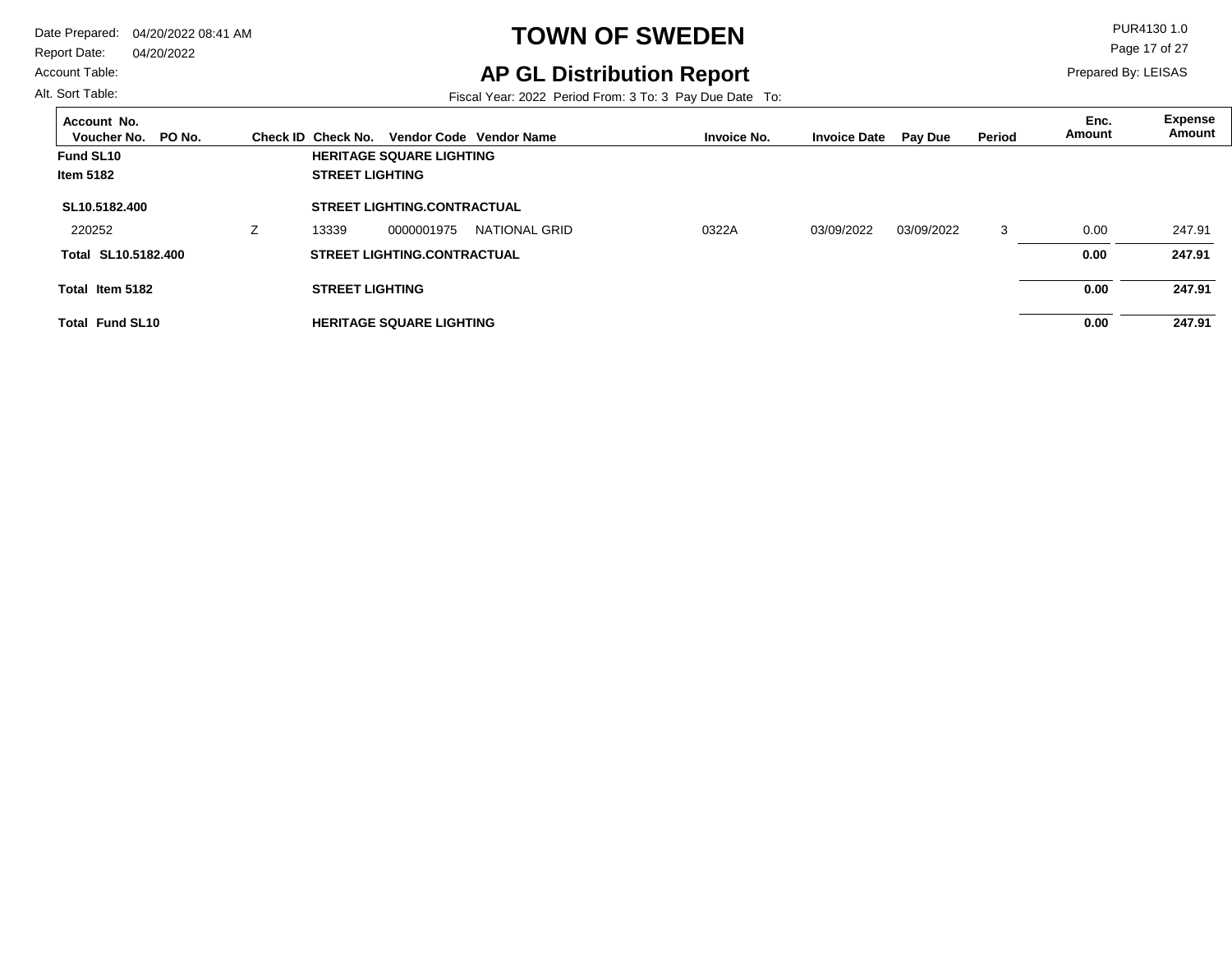#### Account Table:

Alt. Sort Table:

# **TOWN OF SWEDEN** PUR4130 1.0

## **AP GL Distribution Report**

Fiscal Year: 2022 Period From: 3 To: 3 Pay Due Date To:

Page 18 of 27

| Account No.<br>PO No.<br>Voucher No. | Check ID Check No.     |                                    | Vendor Code Vendor Name | <b>Invoice No.</b> | <b>Invoice Date</b> | <b>Pay Due</b> | Period | Enc.<br>Amount | <b>Expense</b><br>Amount |
|--------------------------------------|------------------------|------------------------------------|-------------------------|--------------------|---------------------|----------------|--------|----------------|--------------------------|
| Fund SL <sub>2</sub>                 |                        | <b>CRESTVIEW ESTATES LIGHTING</b>  |                         |                    |                     |                |        |                |                          |
| <b>Item 5182</b>                     | <b>STREET LIGHTING</b> |                                    |                         |                    |                     |                |        |                |                          |
| SL2.5182.400                         |                        | <b>STREET LIGHTING.CONTRACTUAL</b> |                         |                    |                     |                |        |                |                          |
| 220252                               | 13339                  | 0000001975                         | NATIONAL GRID           | 0322A              | 03/09/2022          | 03/09/2022     | 3      | 0.00           | 259.03                   |
| Total SL2.5182.400                   |                        | <b>STREET LIGHTING.CONTRACTUAL</b> |                         |                    |                     |                |        | 0.00           | 259.03                   |
| Total Item 5182                      | <b>STREET LIGHTING</b> |                                    |                         |                    |                     |                |        | 0.00           | 259.03                   |
| <b>Total Fund SL2</b>                |                        | <b>CRESTVIEW ESTATES LIGHTING</b>  |                         |                    |                     |                |        | 0.00           | 259.03                   |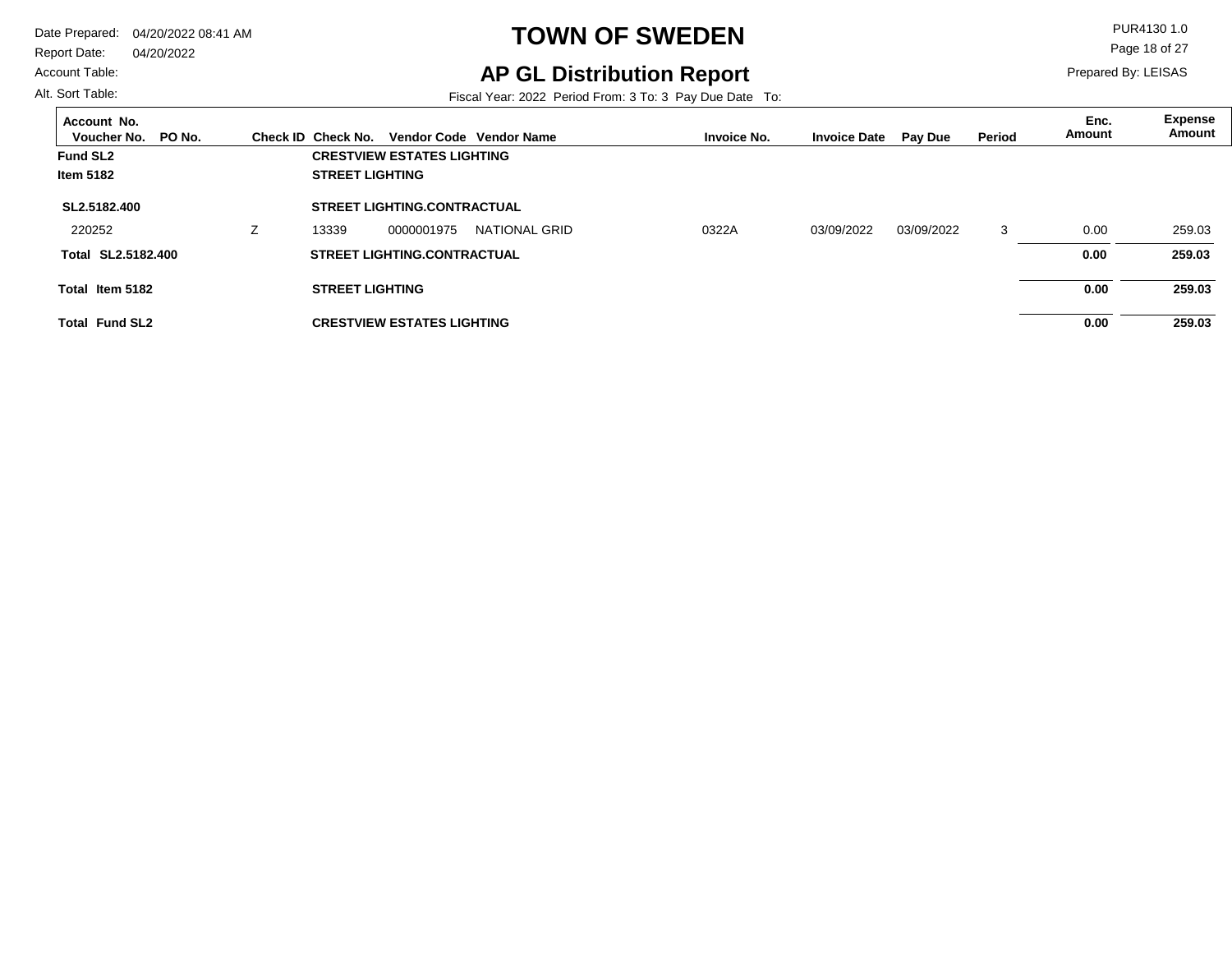#### Account Table:

Alt. Sort Table:

# **TOWN OF SWEDEN** PUR4130 1.0

**AP GL Distribution Report**

Fiscal Year: 2022 Period From: 3 To: 3 Pay Due Date To:

Page 19 of 27

| Account No.<br>Voucher No.<br>PO No. | Check ID Check No.     |                                    | Vendor Code Vendor Name | <b>Invoice No.</b> | <b>Invoice Date</b> | <b>Pay Due</b> | <b>Period</b> | Enc.<br>Amount | <b>Expense</b><br>Amount |
|--------------------------------------|------------------------|------------------------------------|-------------------------|--------------------|---------------------|----------------|---------------|----------------|--------------------------|
| <b>Fund SL3</b>                      |                        | <b>HILLTOP ESTATES LIGHTING</b>    |                         |                    |                     |                |               |                |                          |
| <b>Item 5182</b>                     | <b>STREET LIGHTING</b> |                                    |                         |                    |                     |                |               |                |                          |
| SL3.5182.400                         |                        | <b>STREET LIGHTING.CONTRACTUAL</b> |                         |                    |                     |                |               |                |                          |
| 220252                               | 13339                  | 0000001975                         | NATIONAL GRID           | 0322A              | 03/09/2022          | 03/09/2022     | 3             | 0.00           | 1,679.52                 |
| Total SL3.5182.400                   |                        | <b>STREET LIGHTING.CONTRACTUAL</b> |                         |                    |                     |                |               | 0.00           | 1,679.52                 |
| Total Item 5182                      | <b>STREET LIGHTING</b> |                                    |                         |                    |                     |                |               | 0.00           | 1,679.52                 |
| <b>Total Fund SL3</b>                |                        | <b>HILLTOP ESTATES LIGHTING</b>    |                         |                    |                     |                |               | 0.00           | 1,679.52                 |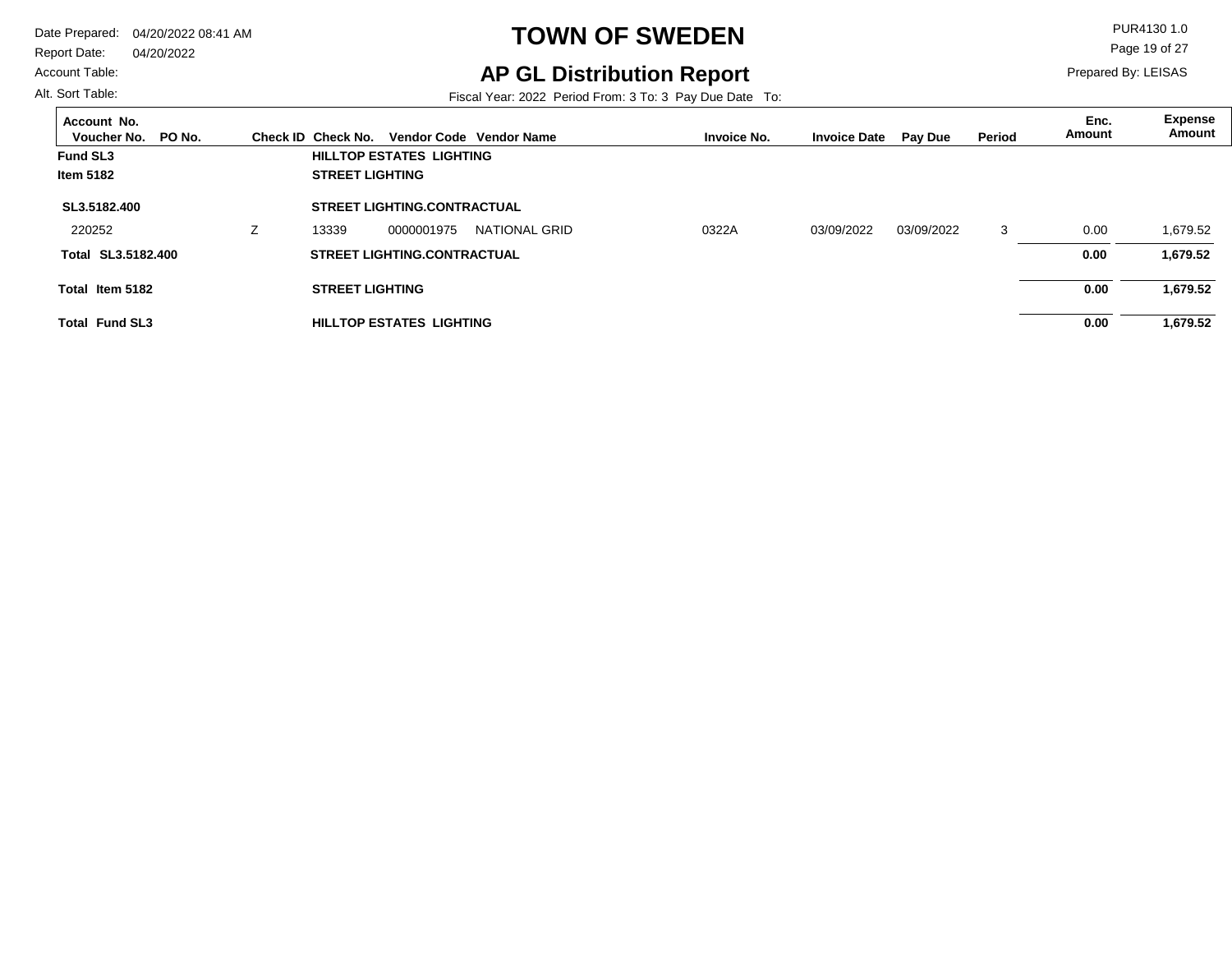Account Table:

#### Alt. Sort Table:

# **TOWN OF SWEDEN** PUR4130 1.0

**AP GL Distribution Report**

Fiscal Year: 2022 Period From: 3 To: 3 Pay Due Date To:

Page 20 of 27

| Account No.<br>PO No.<br>Voucher No. |                | Check ID Check No.     |                                    | Vendor Code Vendor Name |  | <b>Invoice No.</b> | <b>Invoice Date</b> | Pay Due    | Period | Enc.<br>Amount | <b>Expense</b><br>Amount |
|--------------------------------------|----------------|------------------------|------------------------------------|-------------------------|--|--------------------|---------------------|------------|--------|----------------|--------------------------|
| <b>Fund SL4</b>                      |                |                        | <b>TALAMORA TRAIL LIGHTING</b>     |                         |  |                    |                     |            |        |                |                          |
| <b>Item 5182</b>                     |                | <b>STREET LIGHTING</b> |                                    |                         |  |                    |                     |            |        |                |                          |
| SL4.5182.400                         |                |                        | <b>STREET LIGHTING.CONTRACTUAL</b> |                         |  |                    |                     |            |        |                |                          |
| 220252                               | $\overline{ }$ | 13339                  | 0000001975                         | NATIONAL GRID           |  | 0322A              | 03/09/2022          | 03/09/2022 | 3      | 0.00           | 990.95                   |
| Total SL4.5182.400                   |                |                        | <b>STREET LIGHTING.CONTRACTUAL</b> |                         |  |                    |                     |            |        | 0.00           | 990.95                   |
| Total Item 5182                      |                | <b>STREET LIGHTING</b> |                                    |                         |  |                    |                     |            |        | 0.00           | 990.95                   |
| <b>Total Fund SL4</b>                |                |                        | <b>TALAMORA TRAIL LIGHTING</b>     |                         |  |                    |                     |            |        | 0.00           | 990.95                   |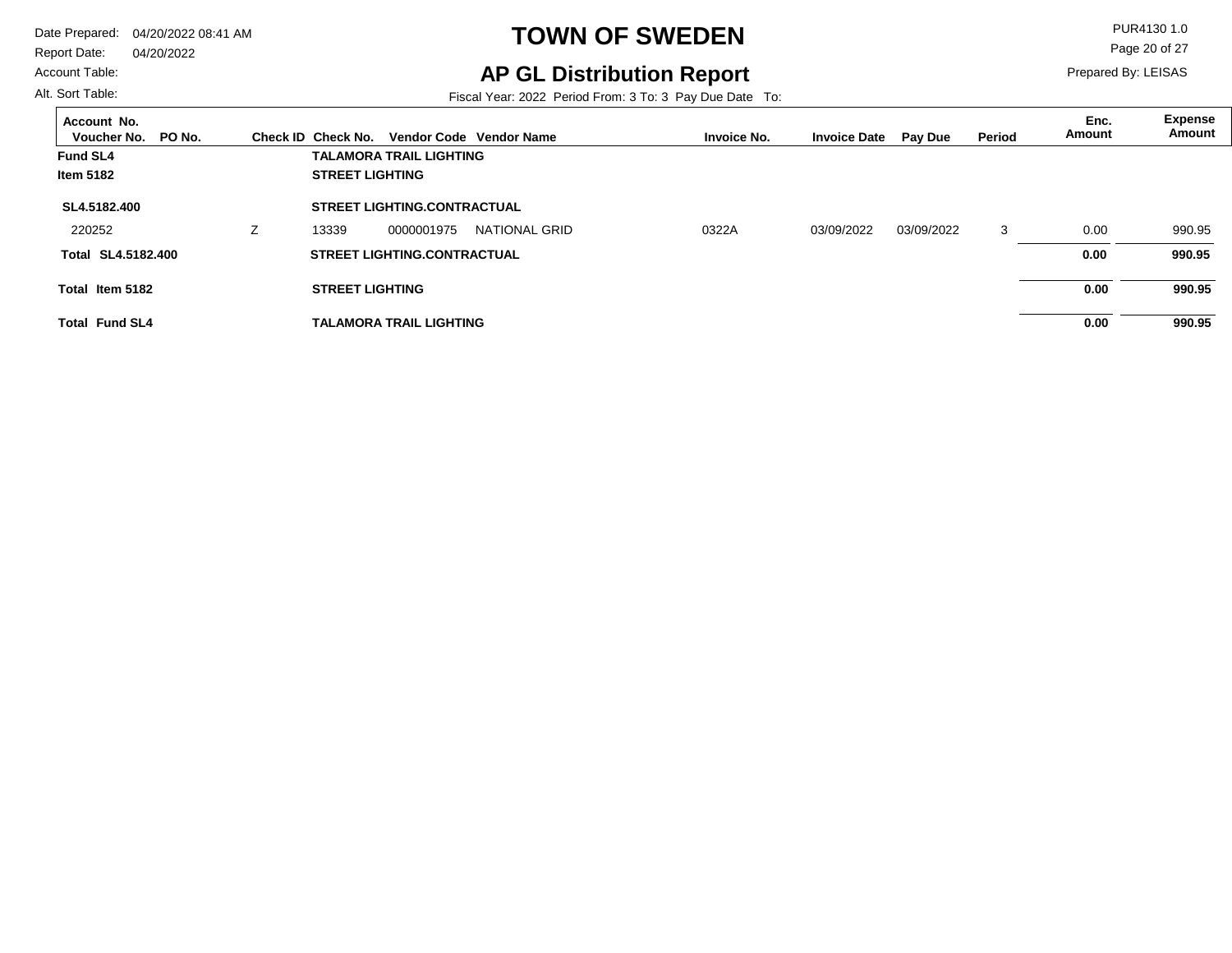Report Date: 04/20/2022

#### Account Table:

Alt. Sort Table:

# **TOWN OF SWEDEN** PUR4130 1.0

**AP GL Distribution Report**

Fiscal Year: 2022 Period From: 3 To: 3 Pay Due Date To:

Page 21 of 27

| Account No.<br>PO No.<br>Voucher No. | Check ID Check No.      |                                    | Vendor Code Vendor Name | <b>Invoice No.</b> | <b>Invoice Date</b> | <b>Pay Due</b> | <b>Period</b> | Enc.<br>Amount | <b>Expense</b><br>Amount |
|--------------------------------------|-------------------------|------------------------------------|-------------------------|--------------------|---------------------|----------------|---------------|----------------|--------------------------|
| <b>Fund SL5</b>                      | <b>FIELDSTONE ACRES</b> |                                    |                         |                    |                     |                |               |                |                          |
| <b>Item 5182</b>                     | <b>STREET LIGHTING</b>  |                                    |                         |                    |                     |                |               |                |                          |
| SL5.5182.400                         |                         | <b>STREET LIGHTING.CONTRACTUAL</b> |                         |                    |                     |                |               |                |                          |
| 220252                               | 13339                   | 0000001975                         | NATIONAL GRID           | 0322A              | 03/09/2022          | 03/09/2022     | 3             | 0.00           | 195.75                   |
| Total SL5.5182.400                   |                         | <b>STREET LIGHTING.CONTRACTUAL</b> |                         |                    |                     |                |               | 0.00           | 195.75                   |
| Total Item 5182                      | <b>STREET LIGHTING</b>  |                                    |                         |                    |                     |                |               | 0.00           | 195.75                   |
| <b>Total Fund SL5</b>                | <b>FIELDSTONE ACRES</b> |                                    |                         |                    |                     |                |               | 0.00           | 195.75                   |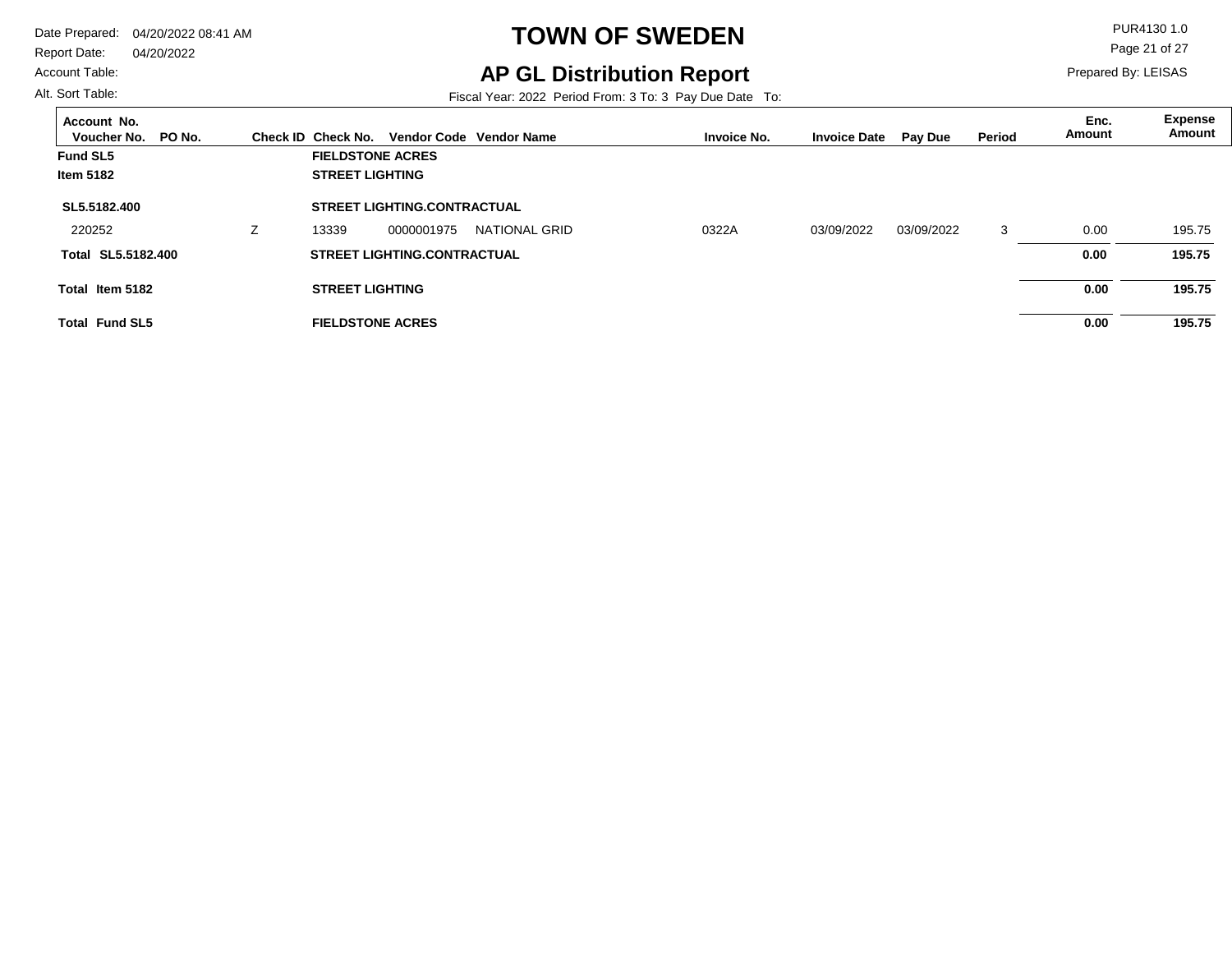Account Table:

#### Alt. Sort Table:

 $\overline{a}$ 

# **TOWN OF SWEDEN** PUR4130 1.0

**AP GL Distribution Report**

Prepared By: LEISAS

Page 22 of 27

| Account No.<br>PO No.<br>Voucher No. |   | Check ID Check No.     |                                    | Vendor Code Vendor Name | <b>Invoice No.</b> | <b>Invoice Date</b> | <b>Pay Due</b> | Period | Enc.<br>Amount | Expense<br>Amount |
|--------------------------------------|---|------------------------|------------------------------------|-------------------------|--------------------|---------------------|----------------|--------|----------------|-------------------|
| <b>Fund SL6</b>                      |   | <b>NORTHVIEW</b>       |                                    |                         |                    |                     |                |        |                |                   |
| <b>Item 5182</b>                     |   | <b>STREET LIGHTING</b> |                                    |                         |                    |                     |                |        |                |                   |
| SL6.5182.400                         |   |                        | <b>STREET LIGHTING.CONTRACTUAL</b> |                         |                    |                     |                |        |                |                   |
| 220252                               | Z | 13339                  | 0000001975                         | <b>NATIONAL GRID</b>    | 0322A              | 03/09/2022          | 03/09/2022     | 3      | 0.00           | 199.52            |
| Total SL6.5182.400                   |   |                        | <b>STREET LIGHTING.CONTRACTUAL</b> |                         |                    |                     |                |        | 0.00           | 199.52            |
| Total Item 5182                      |   | <b>STREET LIGHTING</b> |                                    |                         |                    |                     |                |        | 0.00           | 199.52            |
| <b>Total Fund SL6</b>                |   | <b>NORTHVIEW</b>       |                                    |                         |                    |                     |                |        | 0.00           | 199.52            |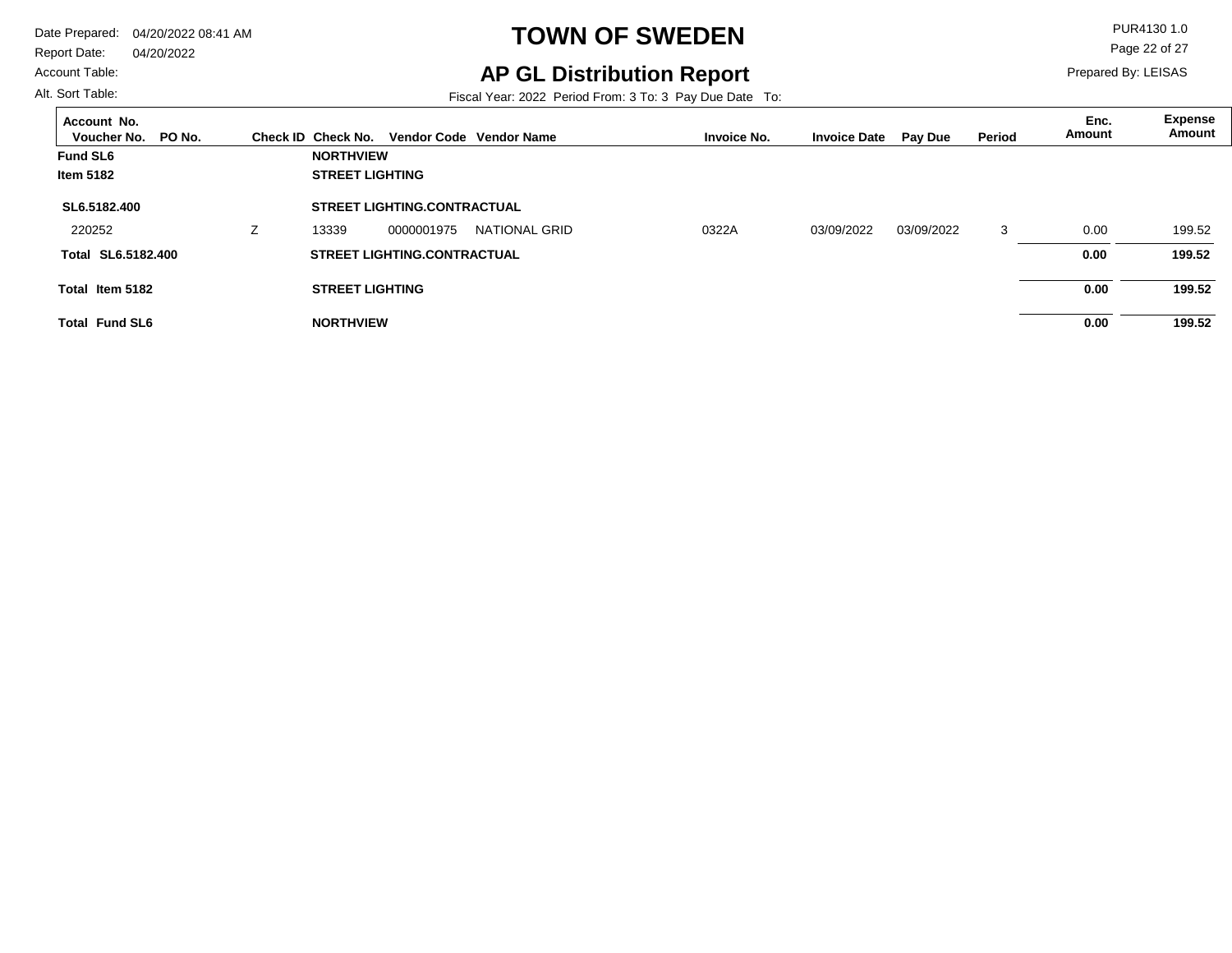#### Account Table:

Alt. Sort Table:

# **TOWN OF SWEDEN** PUR4130 1.0

## **AP GL Distribution Report**

Fiscal Year: 2022 Period From: 3 To: 3 Pay Due Date To:

Page 23 of 27

| Account No.<br>PO No.<br>Voucher No. |                          | Check ID Check No.     |                                    | Vendor Code Vendor Name | <b>Invoice No.</b> | <b>Invoice Date</b> | <b>Pay Due</b> | Period | Enc.<br>Amount | <b>Expense</b><br>Amount |
|--------------------------------------|--------------------------|------------------------|------------------------------------|-------------------------|--------------------|---------------------|----------------|--------|----------------|--------------------------|
| <b>Fund SL9</b>                      |                          |                        | NATHANIEL POOLE TRAIL LIGHTING     |                         |                    |                     |                |        |                |                          |
| <b>Item 5182</b>                     |                          | <b>STREET LIGHTING</b> |                                    |                         |                    |                     |                |        |                |                          |
| SL9.5182.400                         |                          |                        | <b>STREET LIGHTING.CONTRACTUAL</b> |                         |                    |                     |                |        |                |                          |
| 220252                               | $\overline{\phantom{a}}$ | 13339                  | 0000001975                         | NATIONAL GRID           | 0322A              | 03/09/2022          | 03/09/2022     | 3      | 0.00           | 199.52                   |
| Total SL9.5182.400                   |                          |                        | <b>STREET LIGHTING.CONTRACTUAL</b> |                         |                    |                     |                |        | 0.00           | 199.52                   |
| Total Item 5182                      |                          | <b>STREET LIGHTING</b> |                                    |                         |                    |                     |                |        | 0.00           | 199.52                   |
| <b>Total Fund SL9</b>                |                          |                        | NATHANIEL POOLE TRAIL LIGHTING     |                         |                    |                     |                |        | 0.00           | 199.52                   |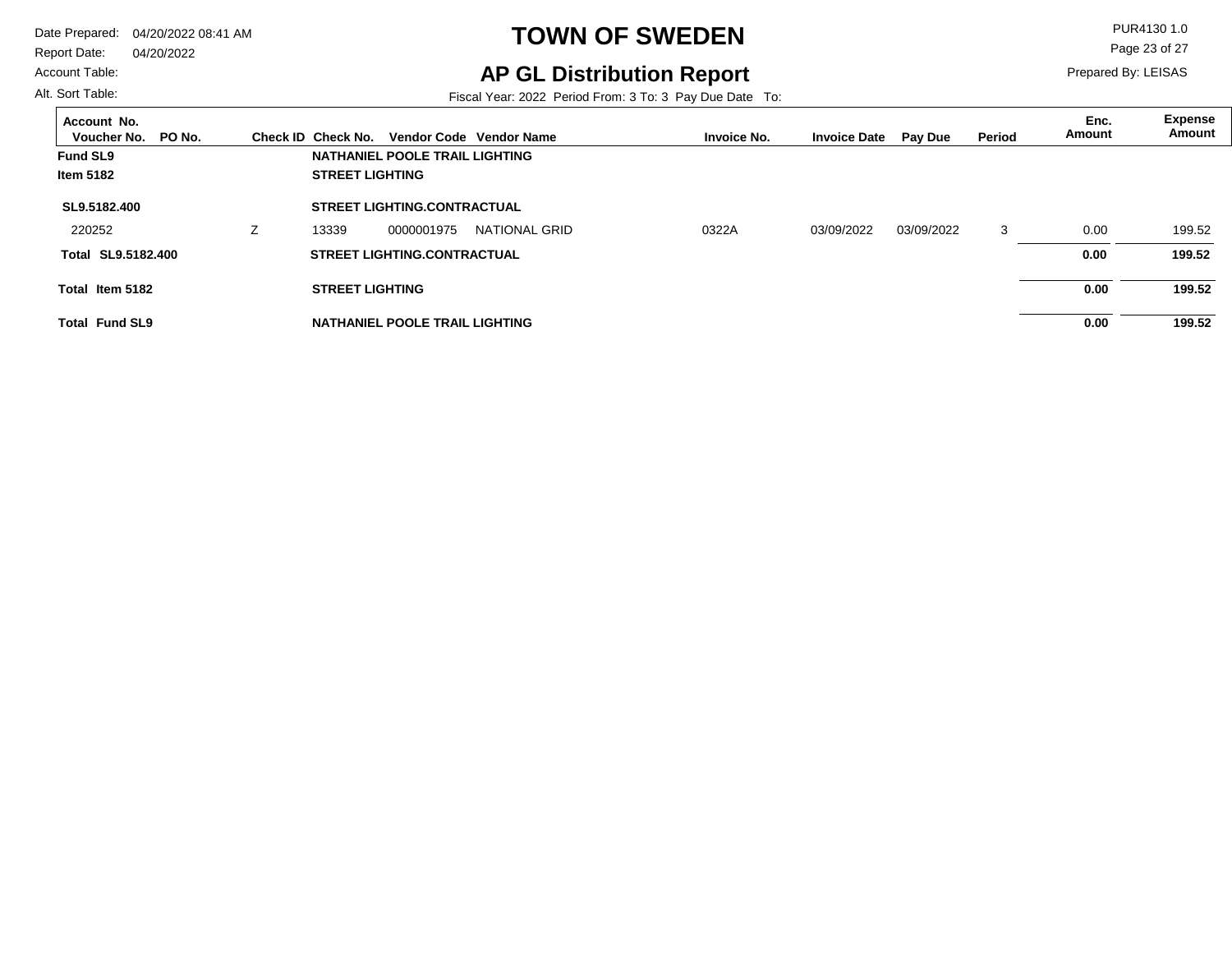Report Date: 04/20/2022

#### Account Table:

Alt. Sort Table:

# **TOWN OF SWEDEN** PUR4130 1.0

**AP GL Distribution Report**

Fiscal Year: 2022 Period From: 3 To: 3 Pay Due Date To:

Page 24 of 27

| Account No.<br>Voucher No.<br>PO No. | Check ID Check No. |                           | Vendor Code Vendor Name |       | <b>Invoice No.</b> | <b>Invoice Date</b> | <b>Pay Due</b> | <b>Period</b> | Enc.<br>Amount | <b>Expense</b><br>Amount |
|--------------------------------------|--------------------|---------------------------|-------------------------|-------|--------------------|---------------------|----------------|---------------|----------------|--------------------------|
| <b>Fund SP</b>                       |                    | <b>SPECIAL PARKS FUND</b> |                         |       |                    |                     |                |               |                |                          |
| Item 7110                            | <b>PARKS</b>       |                           |                         |       |                    |                     |                |               |                |                          |
| SP.7110.400                          |                    | <b>PARKS.CONTRACTUAL</b>  |                         |       |                    |                     |                |               |                |                          |
| 220253                               | 13339              | 0000001975                | <b>NATIONAL GRID</b>    | 0322B |                    | 03/09/2022          | 03/09/2022     | 3             | 0.00           | 29.54                    |
| Total SP.7110.400                    |                    | <b>PARKS.CONTRACTUAL</b>  |                         |       |                    |                     |                |               | 0.00           | 29.54                    |
| Total Item 7110                      | <b>PARKS</b>       |                           |                         |       |                    |                     |                |               | 0.00           | 29.54                    |
| <b>Total Fund SP</b>                 |                    | <b>SPECIAL PARKS FUND</b> |                         |       |                    |                     |                |               | 0.00           | 29.54                    |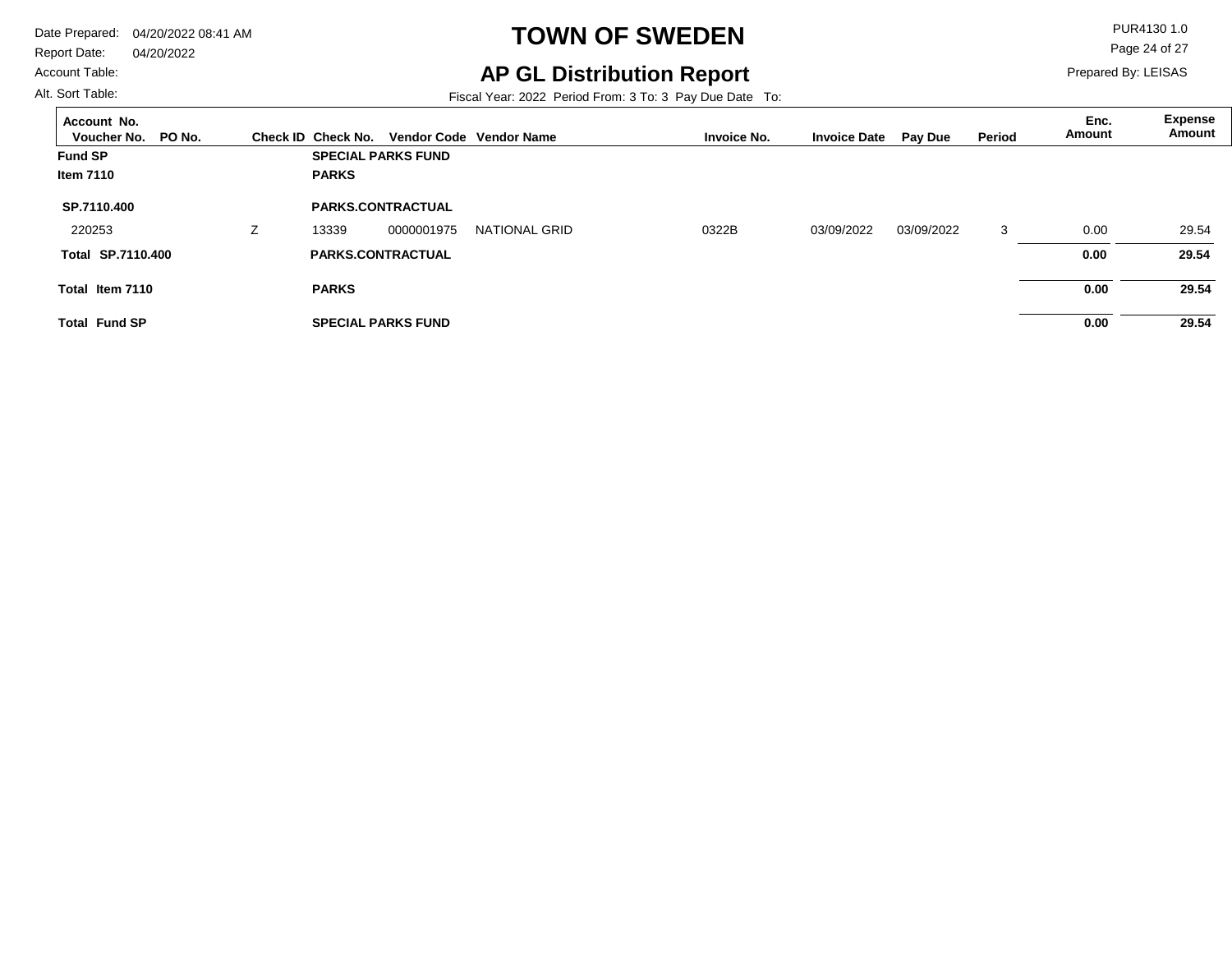Report Date: 04/20/2022

#### Account Table:

Alt. Sort Table:

# **TOWN OF SWEDEN** PUR4130 1.0

**AP GL Distribution Report**

Fiscal Year: 2022 Period From: 3 To: 3 Pay Due Date To:

Page 25 of 27

| Account No.<br>PO No.<br>Voucher No. | Check ID Check No.     |                                  | Vendor Code Vendor Name                    | <b>Invoice No.</b> | <b>Invoice Date</b> | Pay Due    | Period | Enc.<br>Amount | <b>Expense</b><br>Amount |
|--------------------------------------|------------------------|----------------------------------|--------------------------------------------|--------------------|---------------------|------------|--------|----------------|--------------------------|
| <b>Fund SS</b>                       |                        | <b>SWEDEN CONSOLIDATED SEWER</b> |                                            |                    |                     |            |        |                |                          |
| <b>Item 8120</b>                     | <b>SANITARY SEWERS</b> |                                  |                                            |                    |                     |            |        |                |                          |
| SS.8120.400                          |                        |                                  | <b>SEWER COLLECTION SYSTEM.CONTRACTUAL</b> |                    |                     |            |        |                |                          |
| 220253                               | 13339                  | 0000001975                       | NATIONAL GRID                              | 0322B              | 03/09/2022          | 03/09/2022 | 3      | 0.00           | 163.90                   |
| 220269                               | 13381                  | 0000001692                       | INTERSTATE BATTERY SYSTEM OF F356961       |                    | 03/23/2022          | 03/23/2022 | 3      | 0.00           | 107.95                   |
| Total SS.8120.400                    |                        |                                  | SEWER COLLECTION SYSTEM.CONTRACTUAL        |                    |                     |            |        | 0.00           | 271.85                   |
| Total Item 8120                      | <b>SANITARY SEWERS</b> |                                  |                                            |                    |                     |            |        | 0.00           | 271.85                   |
| <b>Total Fund SS</b>                 |                        | <b>SWEDEN CONSOLIDATED SEWER</b> |                                            |                    |                     |            |        | 0.00           | 271.85                   |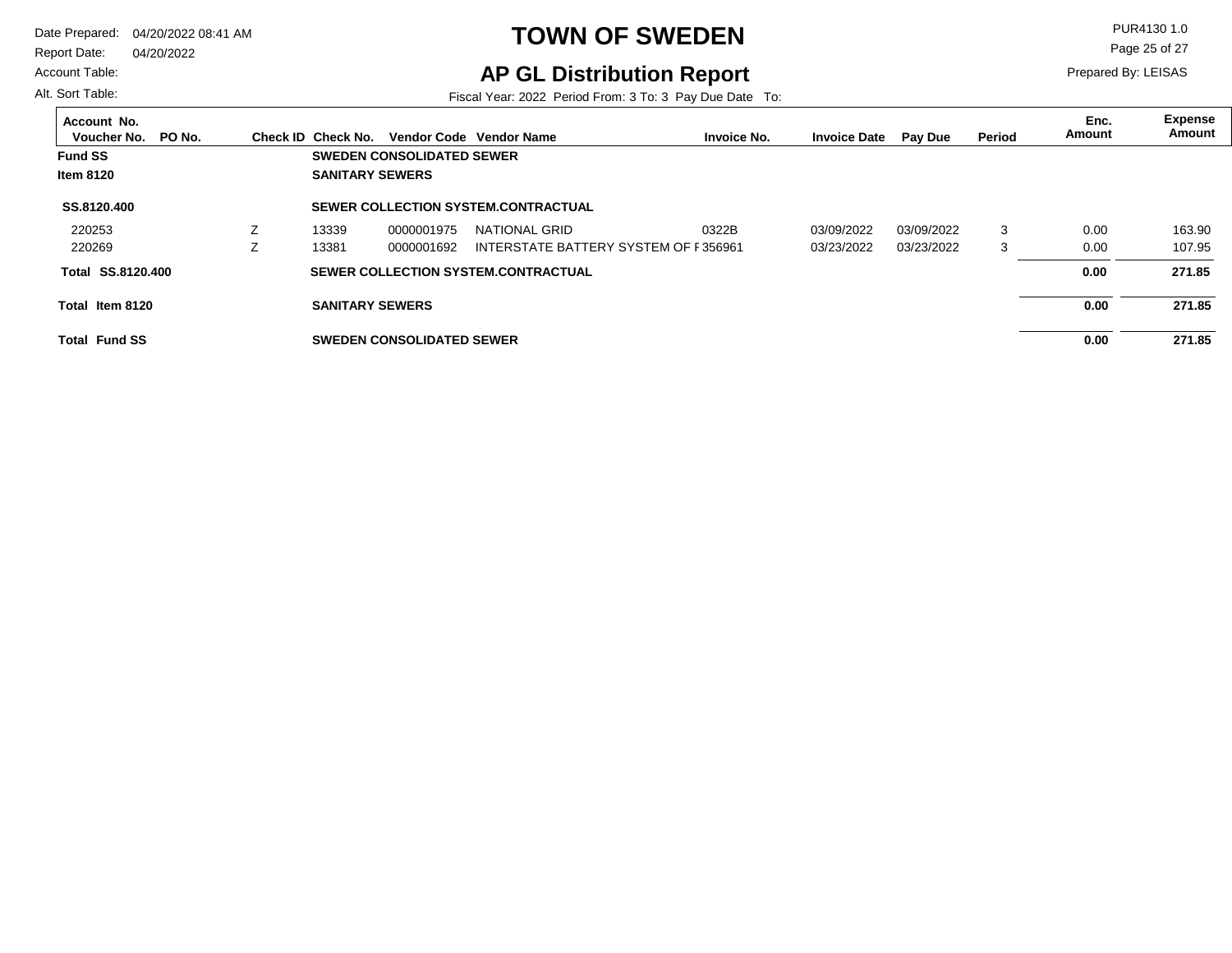Report Date: 04/20/2022

#### Account Table:

Alt. Sort Table:

# **TOWN OF SWEDEN** PUR4130 1.0

## **AP GL Distribution Report**

Fiscal Year: 2022 Period From: 3 To: 3 Pay Due Date To:

Page 26 of 27

| Account No.<br>Voucher No.<br>PO No. |   | Check ID Check No.     |                              | Vendor Code Vendor Name                    | <b>Invoice No.</b> | <b>Invoice Date</b> | <b>Pay Due</b> | Period | Enc.<br>Amount | <b>Expense</b><br>Amount |
|--------------------------------------|---|------------------------|------------------------------|--------------------------------------------|--------------------|---------------------|----------------|--------|----------------|--------------------------|
| <b>Fund SS4</b>                      |   |                        | <b>HERITAGE SQUARE SEWER</b> |                                            |                    |                     |                |        |                |                          |
| <b>Item 8120</b>                     |   | <b>SANITARY SEWERS</b> |                              |                                            |                    |                     |                |        |                |                          |
| SS4.8120.400                         |   |                        |                              | <b>SEWER COLLECTION SYSTEM.CONTRACTUAL</b> |                    |                     |                |        |                |                          |
| 220253                               | Ζ | 13339                  | 0000001975                   | NATIONAL GRID                              | 0322B              | 03/09/2022          | 03/09/2022     | 3      | 0.00           | 185.34                   |
| Total SS4.8120.400                   |   |                        |                              | <b>SEWER COLLECTION SYSTEM.CONTRACTUAL</b> |                    |                     |                |        | 0.00           | 185.34                   |
| Total Item 8120                      |   | <b>SANITARY SEWERS</b> |                              |                                            |                    |                     |                |        | 0.00           | 185.34                   |
| <b>Total Fund SS4</b>                |   |                        | <b>HERITAGE SQUARE SEWER</b> |                                            |                    |                     |                |        | 0.00           | 185.34                   |
| <b>Grand Total</b>                   |   |                        |                              |                                            |                    |                     |                |        | 0.00           | 187,761.34               |

| Dept. No. | <b>Name</b>                    | Enc. Amount | Exp. Amount |  |
|-----------|--------------------------------|-------------|-------------|--|
| 1010      | <b>TOWN BOARD</b>              | 0.00        | 2,134.10    |  |
| 1110      | <b>JUSTICES</b>                | 0.00        | 871.98      |  |
| 1220      | <b>SUPERVISOR</b>              | 0.00        | 814.19      |  |
| 1355      | <b>ASSESSMENT</b>              | 0.00        | 474.93      |  |
| 1410      | <b>CLERK</b>                   | 0.00        | 229.20      |  |
| 1420      | <b>ATTORNEY</b>                | 0.00        | 11,319.38   |  |
| 1440      | <b>ENGINEER</b>                | 0.00        | 22,447.37   |  |
| 1610      | <b>BUILDINGS &amp; GROUNDS</b> | 0.00        | 509.96      |  |
| 1620      | <b>BUILDINGS</b>               | 0.00        | 2,334.23    |  |
| 1621      | <b>SWEDEN CENTER</b>           | 0.00        | 70.00       |  |
| 1622      | <b>COMMUNITY CENTER</b>        | 0.00        | 20,581.50   |  |
| 1660      | <b>CENTRAL STOREROOM</b>       | 0.00        | 142.94      |  |
| 1662      | <b>COMMUNITY CENTER</b>        | 0.00        | 402.01      |  |
| 1670      | CENTRAL PRINTING AND MAILING   | 0.00        | 808.03      |  |
| 1680      | <b>CENTRAL DATA PROCESSING</b> | 0.00        | 7,955.00    |  |
| 1910      | UNALLOCATED INSURANCE          | 0.00        | 1,548.00    |  |
| 3310      | <b>TRAFFIC CONTROL</b>         | 0.00        | 660.00      |  |
| 3620      | SAFETY INSPECTION              | 0.00        | 547.45      |  |
| 5010      | <b>HIGHWAY SUPERINTENDANT</b>  | 0.00        | 333.57      |  |
| 5110      | <b>GENERAL REPAIRS</b>         | 0.00        | 10,646.31   |  |
| 5130      | <b>MACHINERY</b>               | 0.00        | 24,581.08   |  |
| 5132      | <b>GARAGE</b>                  | 0.00        | 5,850.91    |  |
| 5140      | MISC (BRUSH & WEEDS)           | 0.00        | 237.63      |  |
| 5142      | <b>SNOW REMOVAL</b>            | 0.00        | 6,993.99    |  |
| 5144      | SNOW REMOVAL STATE HWY         | 0.00        | 13.217.15   |  |